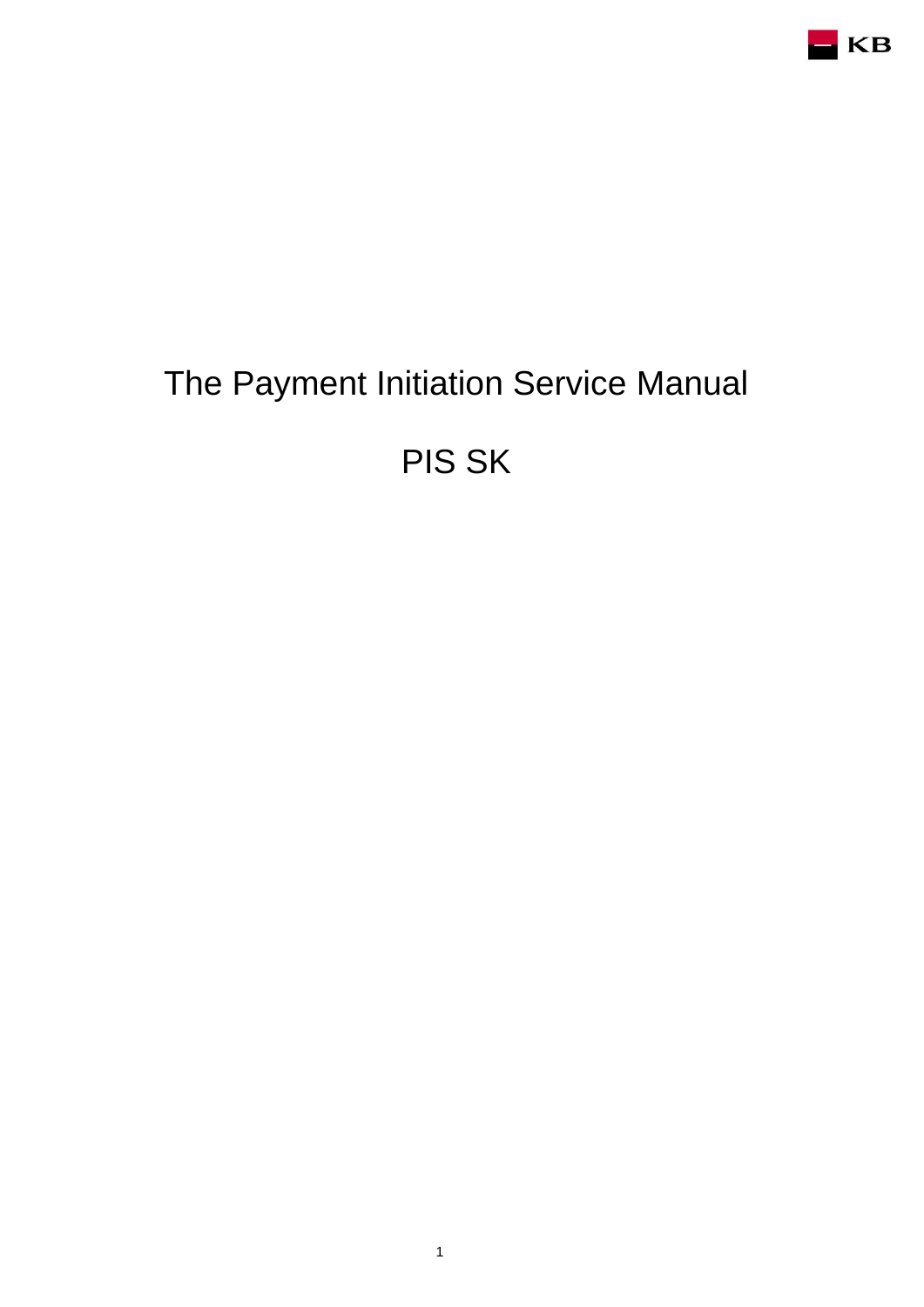

## Change log

| <b>Date</b><br>of publishing | <b>Version</b> | <b>Date</b><br>of effectiveness | <b>Description</b>                                                                                                                          |  |
|------------------------------|----------------|---------------------------------|---------------------------------------------------------------------------------------------------------------------------------------------|--|
| 19.5.2020                    |                | 20.5.2020                       | First document version                                                                                                                      |  |
| 24.9.2021                    | $\overline{2}$ | 29.9.2021                       | Added chapter 1.1 Error reporting and amended incorrectly<br>displayed elements in chapter 2.1. MESSAGE ELEMENTS Query<br>for Balance Check |  |
|                              |                |                                 |                                                                                                                                             |  |
|                              |                |                                 |                                                                                                                                             |  |
|                              |                |                                 |                                                                                                                                             |  |
|                              |                |                                 |                                                                                                                                             |  |
|                              |                |                                 |                                                                                                                                             |  |
|                              |                |                                 |                                                                                                                                             |  |

Differences from Czech Open Banking Standard are highlighted yellow.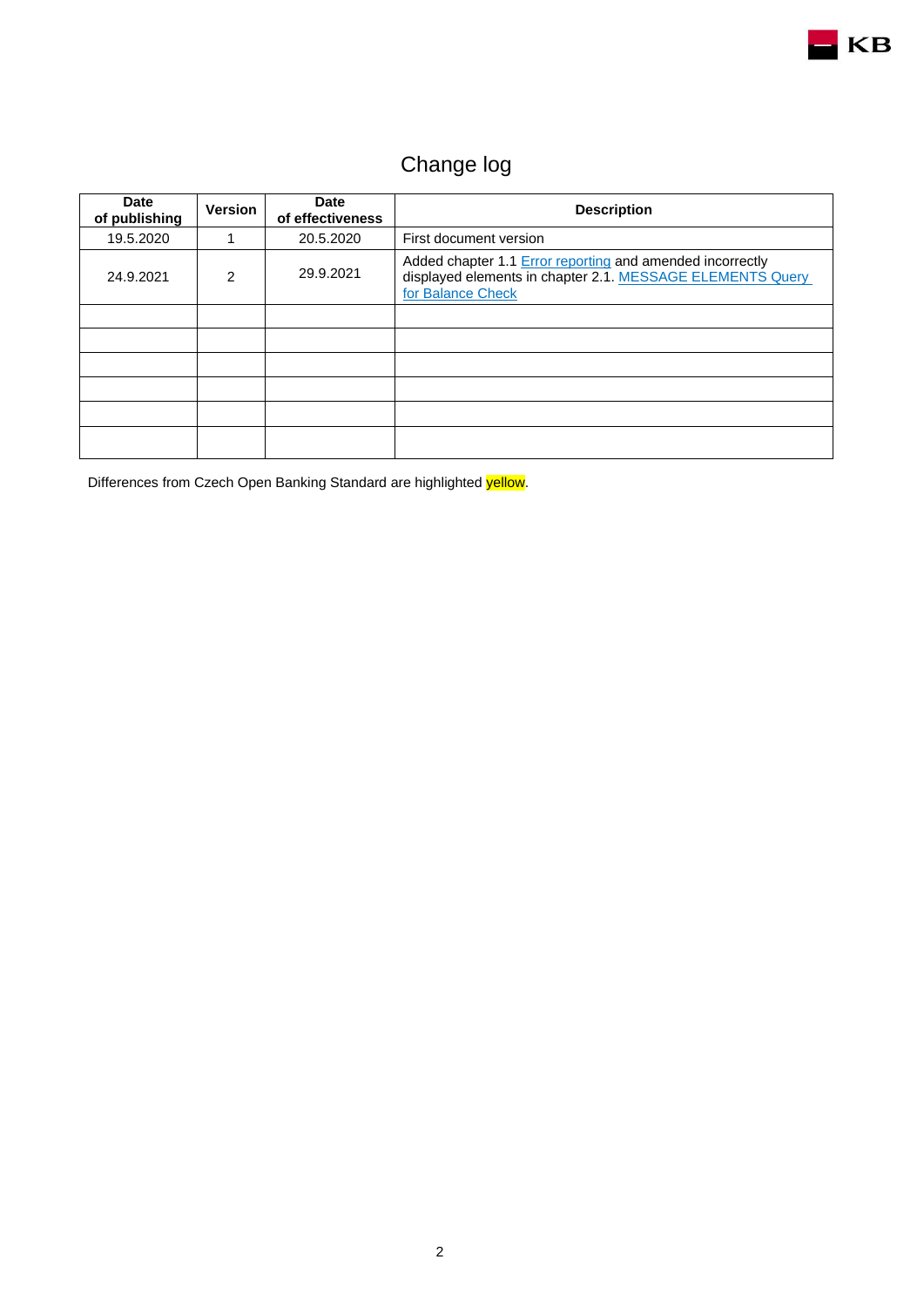## **Contents**

| 1.1.                                                                                                 |  |
|------------------------------------------------------------------------------------------------------|--|
| 2.                                                                                                   |  |
| 2.1.                                                                                                 |  |
| 2.1.                                                                                                 |  |
| 2.2.                                                                                                 |  |
| 2.3.                                                                                                 |  |
|                                                                                                      |  |
| 3.1.                                                                                                 |  |
| 3.2.                                                                                                 |  |
|                                                                                                      |  |
| 4.1.                                                                                                 |  |
| 5. Payment Authorisation Initiation - bank-specific (POST/my/payments/{paymentId}/sign/{signId})  27 |  |
| 5.1.                                                                                                 |  |
| 6.                                                                                                   |  |
| 6.1.                                                                                                 |  |
| 7.                                                                                                   |  |
| 8.                                                                                                   |  |
| 8.1.                                                                                                 |  |
| 8.2.                                                                                                 |  |
| 8.3.                                                                                                 |  |

 $\blacksquare$ KB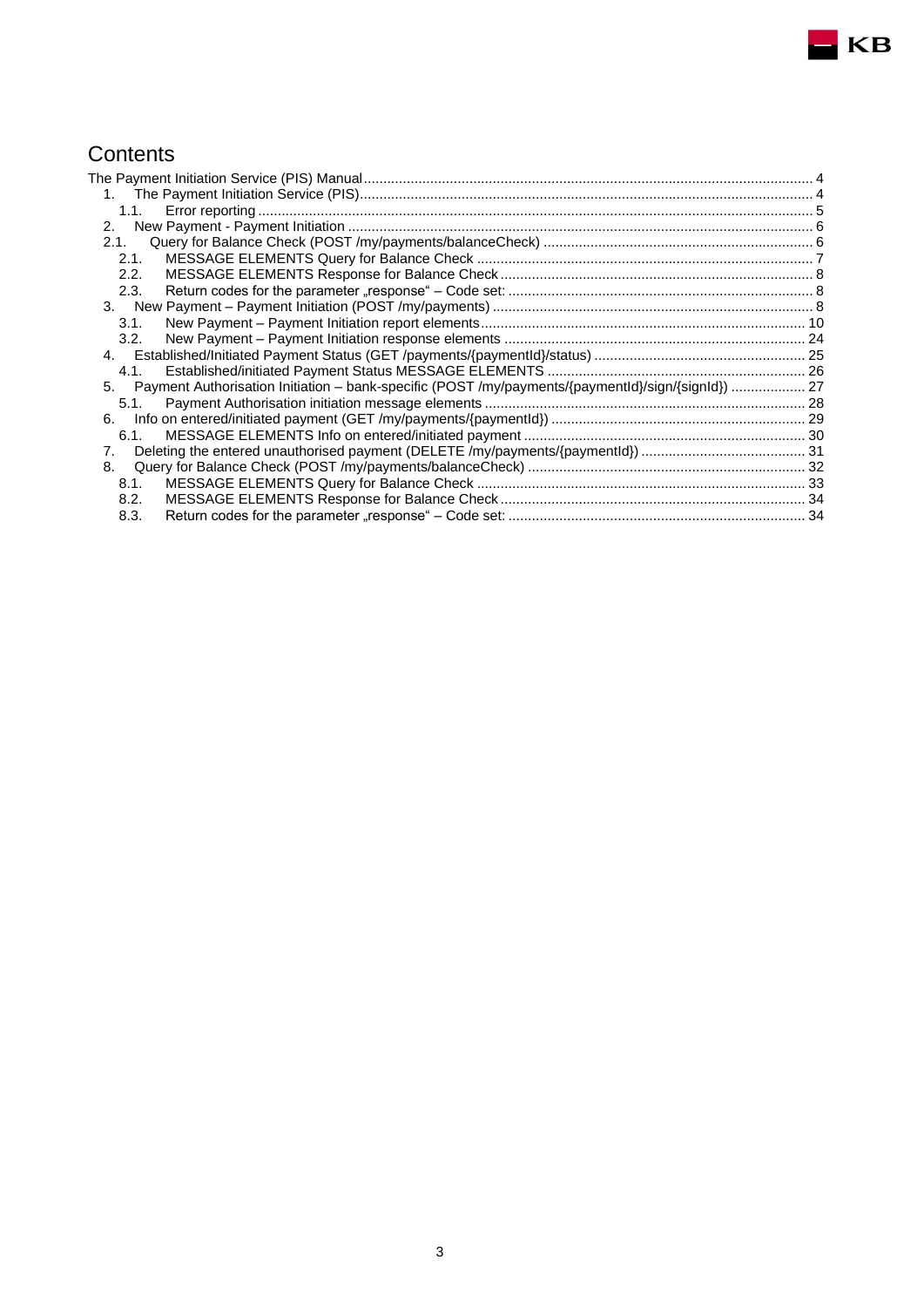## <span id="page-3-0"></span>**The Payment Initiation Service (PIS) Manual**

#### <span id="page-3-1"></span>**1. The Payment Initiation Service (PIS)**

KB issues the Payment Initiation Service (PIS) API, which contains a description of payment initiation services, the payment authorisation, and information on the payment status.

KB

Komerční banka has based its approach on the unified structure and format of information defined by the Czech Banking Association in the [Czech Open Banking Standard.](https://github.com/Czech-BA/COBS/) The differences between the KB implementation mode and the published standard are described in this document and they are marked in yellow colour.

The information provided through API Open Banking is in both Czech and English.

The allowed character set is based on the CERTIS character set (for domestic payments) and on the SWIFT character set (for cross-border payments/SEPA payments). Only one query can be sent and processed during a single call.

#### **Payment processing:**

- The multiple/multilevel authorisation is not supported in the case of payments initiated via the Payment Initiation API. However, a transaction may be authorised separately unless its amount is higher than the limit assigned to the Authoriser A.
- The Payment Initiation API service can only be applied to payment accounts.

#### **Time limitations:**

- The payments will always be processed in an on-line mode before 20:30 hrs, with the due date falling on the same business day.
- The due date of the payments received for the processing on a KB business day between 20:31 and 23:59 hrs will fall on the next succeeding business day.
- **Payments with forward due dates cannot be made** using the Payment Initiation API service. However, urgent and conversion payments can be submitted with the due date falling on the next succeeding business day even after the expiry of the respective cut-off time (COT).

#### **Viewing the payments via direct banking channels**:

- The user cannot cancel or alter the payments arranged via the Payment Initiation API service and received by the bank for the processing. The payments are irrevocable.
- Payments "for authorisation" are not viewed in any of the lists.

#### **List of resources:**

- 1. POST new payment payment initiation
- 2. GET established/initiated payment status
- 3. POST Step II. Payment authorisation initiation
- 4. POST Query for Balance Check
- 5. DELETE Delete an entered payment

#### **Supported payment types:**

- 1. SEPA
- 2. Foreign Payment

#### **Unsupported payment types:**

- 1. Direct debit orders/mandates
- 2. Payment orders batches
- 3. Cheque payments
- 4. Instant payments
- 5. Standing Order
- 6. Standing orders
- 7. FX payments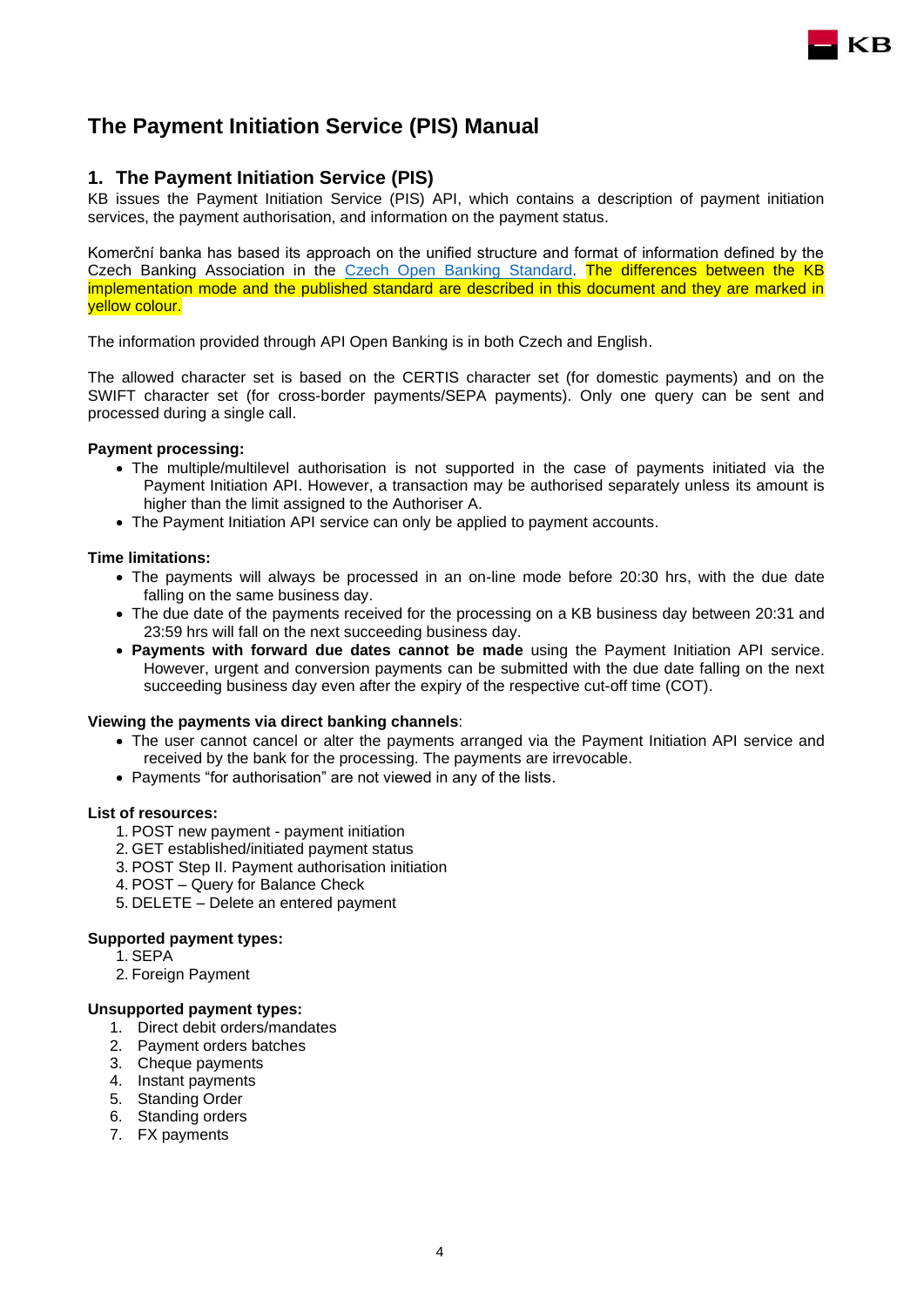

#### **1.1.Error reporting**

<span id="page-4-0"></span>**Reporting production errors or errors within particular calling always takes place via the mailbox [api@kb.cz](mailto:api@kb.cz). The e-mail sent must contain the following information, in case the required information is missing, it will not be possible to process the query or error.**

#### **The following must be specified:**

PSD2 API domain: *CZ or SK* Environment: *Sandbox or Production* Whether it was called from FE Sandbox incl. the type and version of the browser used or, in the case of a BE call, the name and version of the program for the BE call Request type (type of PSD2 service) Date and time of the call IP address The error specification and its most accurate description (incl.. "x-request-id"), which can be supplemented with the appropriate screenshot.

**Without the above values, it is not possible to solve the reported error and KB may ask you to complete the necessary information (it may prolong the fixing the error).**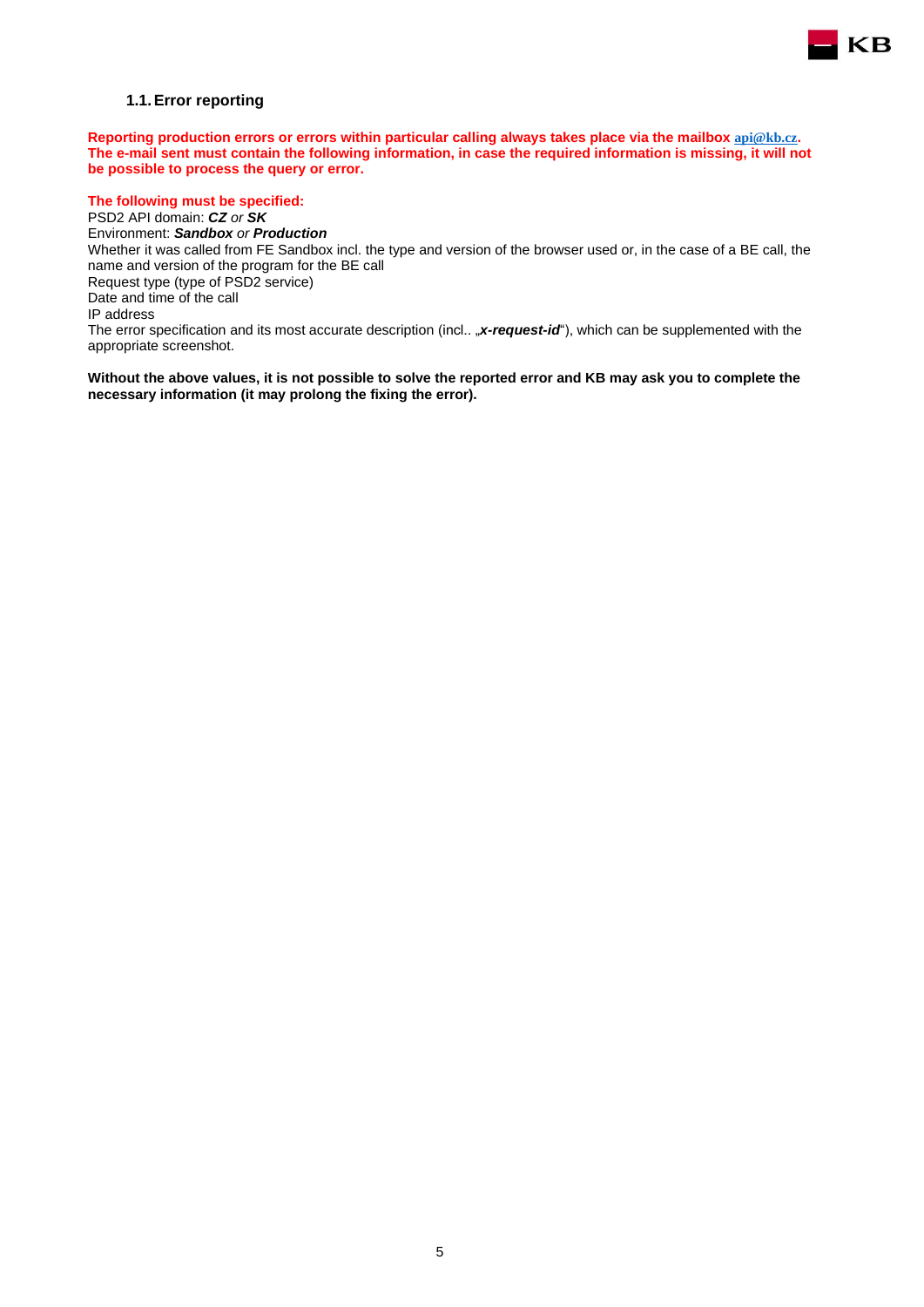

## <span id="page-5-0"></span>**2. New Payment - Payment Initiation**

## <span id="page-5-1"></span>**2.1.Query for Balance Check (POST /my/payments/balanceCheck)**

This is the resource for sending a request for balance check in a particular payer's payment account. This resource is authorized. Access to information must be granted by the client outside the interaction of this API before the resource is used.

#### **Resource characteristics**

| URI:<br><b>HTTP Method:</b> | /payments/balanceCheck<br><b>POST</b>                                                                                                                                                                                                   |
|-----------------------------|-----------------------------------------------------------------------------------------------------------------------------------------------------------------------------------------------------------------------------------------|
| <b>Request URL:</b>         | https://api.koba.sk/serverapi/pisp/v1/payments/balanceCheck                                                                                                                                                                             |
| <b>Authorisation:</b>       | the request requires an authorisation by the user/client as part of the API call.                                                                                                                                                       |
| <b>Certification:</b>       | the request requires the use of the third party qualified certificate as part of<br>establishing two-way TSL communication with the server. The third party is<br>identified by verifying the validity and content of this certificate. |

| Pagination:       | no |  |
|-------------------|----|--|
| Sorting:          | no |  |
| <b>Filtering:</b> | no |  |

Query parameters of the request: **not defined**

#### Request header parameters:

| <b>PARAMETER</b>              | <b>TYPE</b> | <b>MANDATORY</b> | <b>PURPOSE</b>                                                                                                                                                                                          |
|-------------------------------|-------------|------------------|---------------------------------------------------------------------------------------------------------------------------------------------------------------------------------------------------------|
| <b>Content-Type</b>           | <b>Text</b> | Yes              | A specification of the required transfer format. Based on the<br>prerequisites of the technical specification of this API standard,<br>in this case the application/json format is primarily supported. |
| <b>API-key</b>                | Text        | Ne.              | An optional string issued to a communicating third party as the<br>call identifier of that party primarily serving as the configuration<br>element of communication.                                    |
| <b>Authorisation</b>          | Text        | Yes              | A parameter used for forwarding the authenticated user's<br>access token along with its type.                                                                                                           |
| <b>TPP-Name</b>               | Text        | Yes              | The name of the original TPP that created the request. Eg.<br>'Star corporation, a.s.'. In this field, only characters with no<br>diacritics are supported.                                             |
| TPP-<br><b>Identification</b> | Text        | No.              | The identification (licence number) of the original TPP that<br>created the request. Eg. 'CZ013574-15'                                                                                                  |

#### Response header parameters:

| <b>PARAMETER</b>    | <b>TYPE</b> | <b>MANDATORY</b> | <b>PURPOSE</b>                                                                                                                                                                                                 |
|---------------------|-------------|------------------|----------------------------------------------------------------------------------------------------------------------------------------------------------------------------------------------------------------|
| <b>Content-Type</b> | Text        | Yes              | A specification of the required transfer format. Based on the<br>prerequisites of the technical specification of this API standard,<br>in this case the <b>application/json</b> format is primarily supported. |

For the content of the request and response call POST see Chapter [3.1](#page-9-1) New Payment – Balance Check.

| <b>HTTP</b><br><b>CODE</b> | <b>STATUS</b> | <b>ERROR CODE</b>   | <b>PURPOSE</b>                                                                             |
|----------------------------|---------------|---------------------|--------------------------------------------------------------------------------------------|
| 401                        |               | <b>UNAUTHORISED</b> | Missing certificate.                                                                       |
| 403                        |               | <b>FORBIDDEN</b>    | Calling of the method which does not correspond to the licence,<br>or invalid certificate. |
| 400                        |               | FIELD MISSING       | Missing mandatory field in the request.                                                    |
| 400                        |               | FIELD INVALID       | FIELD value is not valid.                                                                  |
| 400                        |               | AC <sub>02</sub>    | [InvalidDebtorAccountNumber] - invalid account identifier in<br>the request content.       |

#### Error codes defined for the payment initiation POST service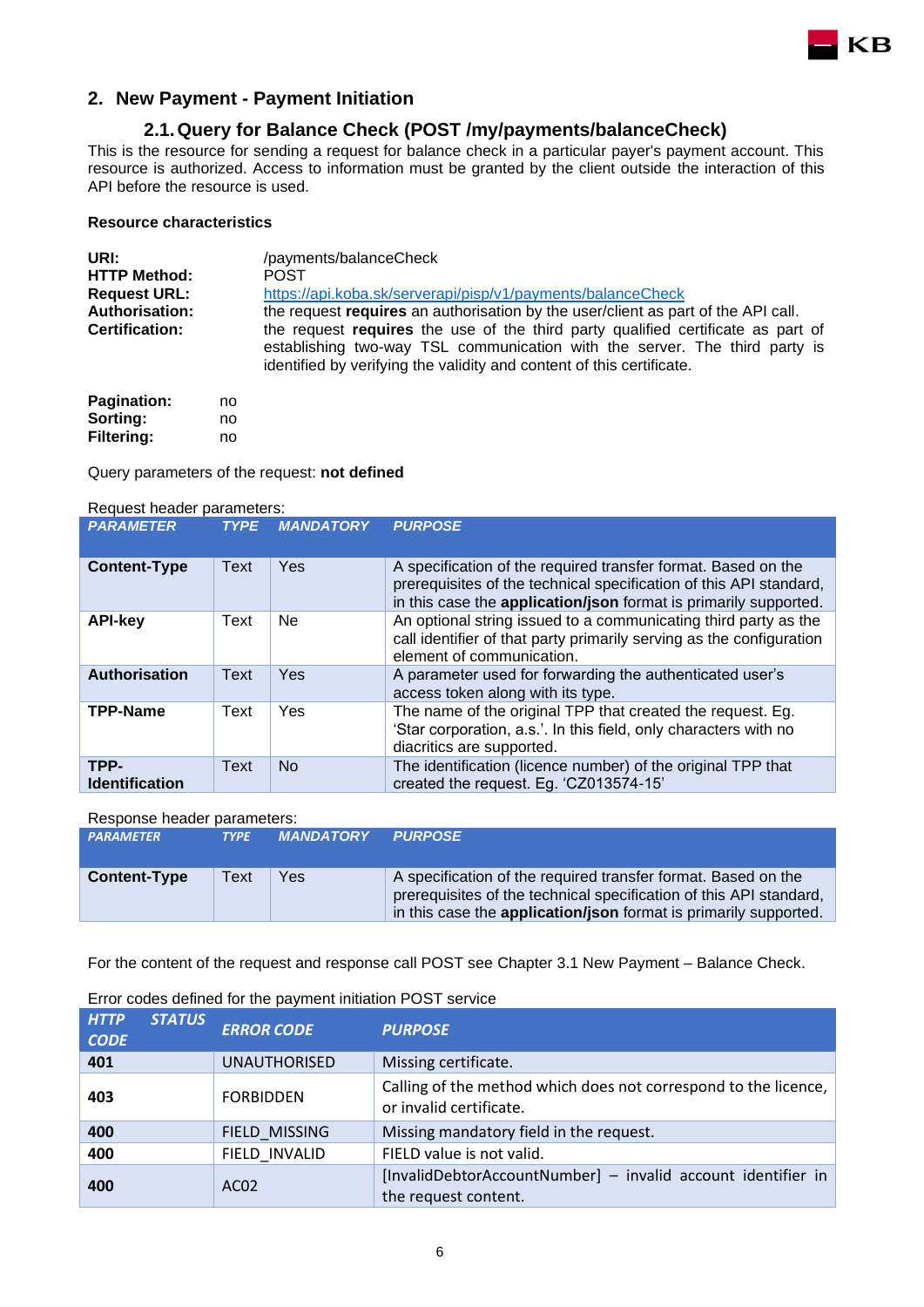| 400      | AC <sub>09</sub> | [InvalidAccountCurrency] – invalid currency of the required<br>account.                                                                                                |  |  |
|----------|------------------|------------------------------------------------------------------------------------------------------------------------------------------------------------------------|--|--|
| 400      | AC12             | [InvalidAccountType] - account type does not match allowed<br>account types (e.g., a non-paying account).                                                              |  |  |
| 403      | AG01             | [TransactionForbidden] - absent consent to access to balance<br>check at the account.                                                                                  |  |  |
| 400      | AM11             | [InvalidTransactionCurrency] $-$ the request contains a currency<br>not trade/not supported.                                                                           |  |  |
| 400      | AM12             | [InvalidAmount] – wrong amount. For instance, too low or high<br>amount or wrong number format according to the number of<br>decimal places according to the ISO 4217. |  |  |
| 400      | FF01             | [Invalid File Format] - invalid JSON forma tor other technical<br>problem with the query processing.                                                                   |  |  |
| 400, 50x | <b>NARR</b>      | Narrative - a general reason for rejecting the payment, with an<br>addition of error-related information.                                                              |  |  |
| 400      | RF <sub>01</sub> | [NotUniqueTransactionReference] – not unique<br>request<br>identifier.                                                                                                 |  |  |
| 400      | RR10             | [InvalidCharacterSet] - invalid character set in the request.                                                                                                          |  |  |

## <span id="page-6-0"></span>**2.1. MESSAGE ELEMENTS Query for Balance Check**

| <b>LEVEL</b> | <b>MESSAGE ELEMENT</b> | <b>OCCURRENCE</b> | <b>FORMAT TYPE</b>                                                                          | <b>PRESENTATION</b>                                        |
|--------------|------------------------|-------------------|---------------------------------------------------------------------------------------------|------------------------------------------------------------|
| $\ddot{}$    | exchangeIdentification | [11]              | Max18Text                                                                                   | Clear<br>query<br>identification                           |
| +            | card                   | [01]              | $\pm$                                                                                       | <b>Transaction card</b>                                    |
| $++$         | cardholderName         | [01]              | Max45Text                                                                                   | Card holder name                                           |
| $++$         | maskedPan              | [11]              | Max30Text                                                                                   | Masked<br>card<br>number                                   |
| $\ddotmark$  | debtorAccount          | [11]              | $\pm$                                                                                       | Payer account                                              |
| $++$         | identification         | [11]              | $\pm$                                                                                       | Payer<br>account<br>identification                         |
| $+ + +$      | iban                   | [11]              | IBAN2007Identifier                                                                          | <b>IBAN</b>                                                |
| $++$         | currency               | [01]              | CurrencyCode, ISO<br>4217                                                                   | Payer<br>account<br>currency                               |
| $\ddot{}$    | authenticationMethod   | [01]              | CodeSet                                                                                     | Client verification<br>method                              |
| +            | merchant               | [01]              | $\pm$                                                                                       | Merchant<br>the<br>executing<br>transaction                |
| $++$         | identification         | [11]              | Max35Text                                                                                   | Merchant<br>identification                                 |
| $++$         | type                   | [01]              | Code                                                                                        | Merchant type                                              |
| $++$         | shortName              | [11]              | Max35Text                                                                                   | Merchant name                                              |
| $++$         | commonName             | [11]              | Max70Text                                                                                   | Merchant name as<br>stated<br>the<br>in<br>payment receipt |
| $++$         | address                | [01]              | Max140Text                                                                                  | Merchant address                                           |
| $++$         | countryCode            | [01]              | CountryCode,<br><b>ISO</b><br>3166<br>(2)<br>alphanumeric<br>characters<br>code<br>version) | Merchant country                                           |
| $++$         | merchantCategoryCode   | [11]              | Min3Max4Text,                                                                               | Merchant<br>code                                           |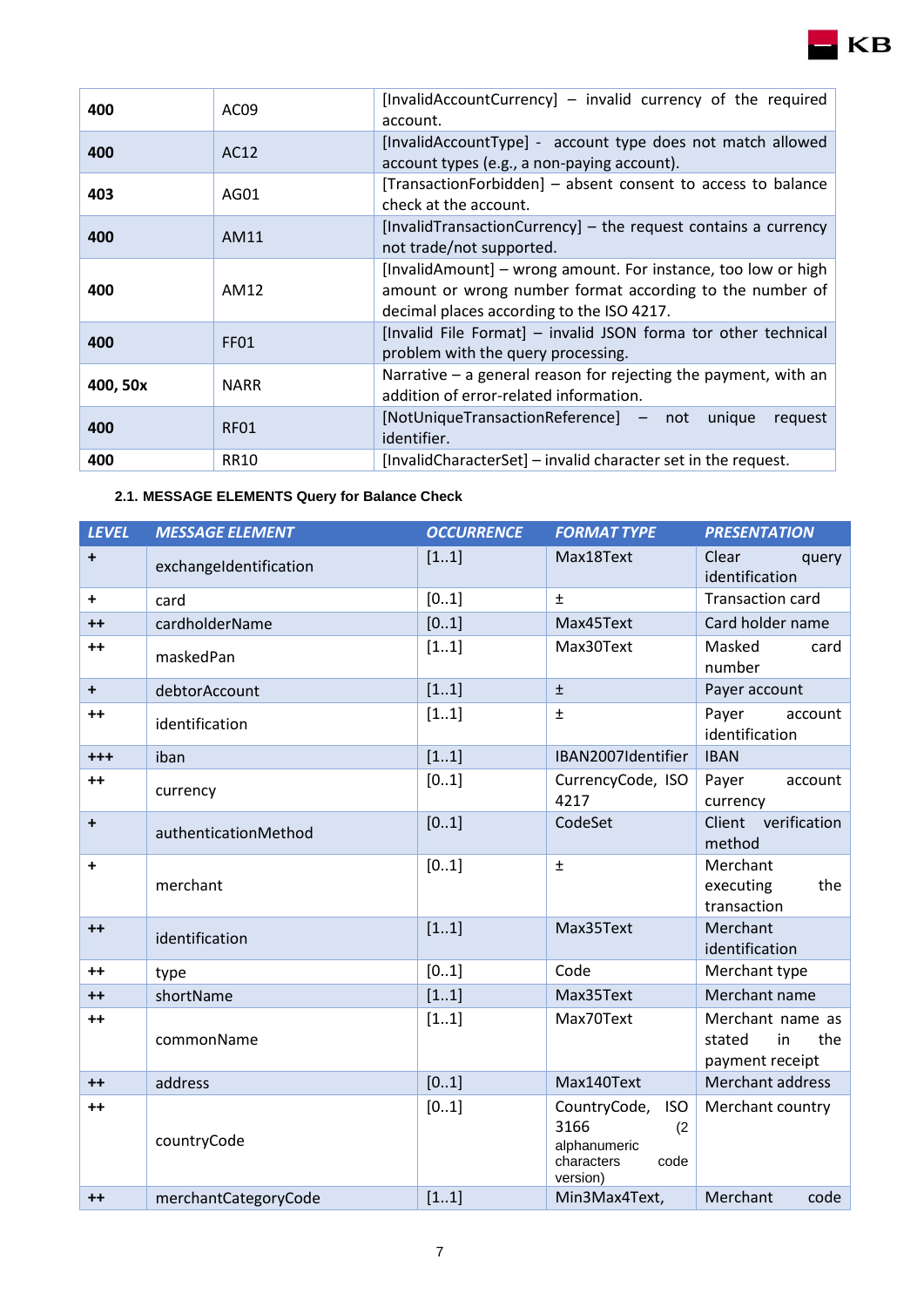|      |                    |      | ISO 18245                 | following<br>the<br>transaction type |
|------|--------------------|------|---------------------------|--------------------------------------|
|      | transactionDetails | [11] | 土                         | <b>Transaction details</b>           |
| $++$ | currency           | [11] | CurrencyCode, ISO<br>4217 | <b>Balance</b><br>query<br>currency  |
| $++$ | totalAmount        | [11] | Amount                    | <b>Balance</b><br>query  <br>amount  |

**KB** 

#### <span id="page-7-0"></span>**2.2. MESSAGE ELEMENTS Response for Balance Check**

| <b>LEVEL</b> | <b>MESSAGE ELEMENT</b>         | <b>OCCURRENCE</b> | <b>FORMAT TYPE</b>         | <b>PRESENTATION</b>                                                                                                                                                                                                  |
|--------------|--------------------------------|-------------------|----------------------------|----------------------------------------------------------------------------------------------------------------------------------------------------------------------------------------------------------------------|
| $\ddot{}$    | responseldentification         | [11]              | <b>Number</b><br>(integre) | Unique<br>identification<br>of<br>response to query<br>for Balance Check<br>(from ASPSP).                                                                                                                            |
| +            | Chyba! Nenalezen zdroj odkazů. | [11]              | Max18Text                  | Repeated<br>identification of a<br>payment<br>transaction<br>(query<br>for Balance Check)<br>from the issuer of<br>the card to which<br>the<br>for<br>request<br>Check<br>Balance<br>linked<br>the<br>to<br>account. |
| $\ddot{}$    | response                       | [11]              | Code set                   | of<br>Result<br>code<br>query for Balance<br>Check.                                                                                                                                                                  |

#### <span id="page-7-1"></span>2.3. Return codes for the parameter "response" - Code set:

| <b>CODE</b> | <b>DESCRIPTION</b>                 |
|-------------|------------------------------------|
| <b>APPR</b> | Enough funds on this account       |
| <b>DECL</b> | Unsufficient funds on this account |

## <span id="page-7-2"></span>**3. New Payment – Payment Initiation (POST /my/payments)**

Resource for establishing a new payment.

#### **Resource characteristics**

| URI:                  | /payments                                                                                                                                           |
|-----------------------|-----------------------------------------------------------------------------------------------------------------------------------------------------|
| <b>HTTP Method:</b>   | <b>POST</b>                                                                                                                                         |
| <b>Request URL:</b>   | https://api.koba.sk/serverapi/pisp/v1/payments                                                                                                      |
| <b>Authorisation:</b> | the request requires an authorisation by the user/client as part of the API call.                                                                   |
| <b>Certification:</b> | the request requires the use of the third party qualified certificate as part of                                                                    |
|                       | establishing two-way TSL communication with the server. The third party is<br>identified by verifying the validity and content of this certificate. |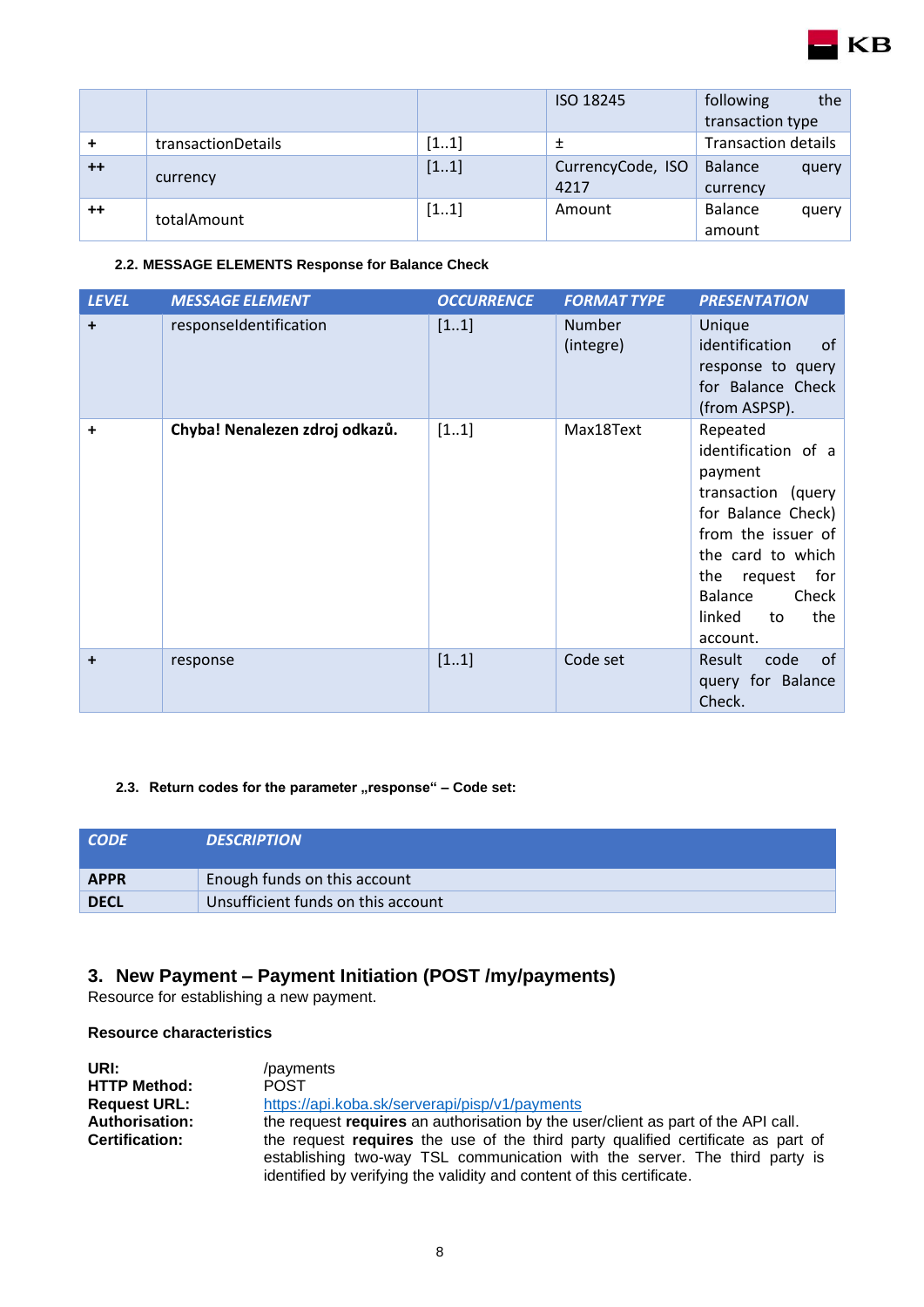

| <b>Pagination:</b> | no |
|--------------------|----|
| Sorting:           | no |
| <b>Filtering:</b>  | no |

Query parameters of the request: **not defined**

#### Request header parameters:

| <b>PARAMETER</b>              | <b>TYPE</b> | <b>MANDATORY</b> | <b>PURPOSE</b>                                                                                                                                                                                          |
|-------------------------------|-------------|------------------|---------------------------------------------------------------------------------------------------------------------------------------------------------------------------------------------------------|
| <b>Content-Type</b>           | Text        | <b>Yes</b>       | A specification of the required transfer format. Based on the<br>prerequisites of the technical specification of this API standard,<br>in this case the application/json format is primarily supported. |
| <b>API-key</b>                | Text        | Ne               | An optional string issued to a communicating third party as the<br>call identifier of that party primarily serving as the configuration<br>element of communication.                                    |
| Authorisation                 | Text        | Yes              | A parameter used for forwarding the authenticated user's<br>access token along with its type.                                                                                                           |
| <b>TPP-Name</b>               | Text        | Yes              | The name of the original TPP that created the request. Eg.<br>'Star corporation, a.s.'. In this field, only characters with no<br>diacritics are supported.                                             |
| TPP-<br><b>Identification</b> | Text        | N <sub>o</sub>   | The identification (licence number) of the original TPP that<br>created the request. Eg. 'CZ013574-15'                                                                                                  |

#### Response header parameters:

| <b>PARAMETER</b>    | <b>TYPE</b> | <b>MANDATORY</b> | <b>PURPOSE</b>                                                                                                                                                                                                 |
|---------------------|-------------|------------------|----------------------------------------------------------------------------------------------------------------------------------------------------------------------------------------------------------------|
| <b>Content-Type</b> | Text        | Yes              | A specification of the required transfer format. Based on the<br>prerequisites of the technical specification of this API standard,<br>in this case the <b>application/json</b> format is primarily supported. |

For the content of the request and response call POST see Chapter 3.1. [New Payment](#page-9-0) – Payment Initiation [report elements](#page-9-0).

#### Error codes defined for the payment initiation POST service

| <b>HTTP STATUS</b><br><b>CODE</b> | <b>ERROR CODE</b>   | <b>PURPOSE</b>                                                                                                                                              |  |  |  |  |
|-----------------------------------|---------------------|-------------------------------------------------------------------------------------------------------------------------------------------------------------|--|--|--|--|
| 401                               | <b>UNAUTHORISED</b> | Missing certificate.                                                                                                                                        |  |  |  |  |
| 403                               | <b>FORBIDDEN</b>    | Calling of the method that does not correspond to the licence,<br>or invalid certificate.                                                                   |  |  |  |  |
| 400                               | FIELD_MISSING       | Missing mandatory field in the request.                                                                                                                     |  |  |  |  |
| 400                               | FIELD_INVALID       | FIELD value is not valid.                                                                                                                                   |  |  |  |  |
| 400                               | AC <sub>02</sub>    | [InvalidDebtorAccountNumber] - invalid account identifier in<br>the request content.                                                                        |  |  |  |  |
| 400                               | <b>AC03</b>         | [InvalidCreditorAccountNumber] - creditor account number is<br>invalid or missing.                                                                          |  |  |  |  |
| 400                               | AC <sub>09</sub>    | [InvalidAccountCurrency] - invalid currency of the required<br>account.                                                                                     |  |  |  |  |
| 400                               | AC12                | [InvalidAccountType] - the account type does not match<br>allowed account types (e.g., a non-paying account).                                               |  |  |  |  |
| 403                               | AG01                | [TransactionForbidden] - absent consent to access to the<br>account balance check.                                                                          |  |  |  |  |
| 400                               | AM11                | [InvalidTransactionCurrency] – the request contains a currency<br>that is not traded/supported.                                                             |  |  |  |  |
| 400                               | AM12                | [InvalidAmount] - wrong amount, e.g., too low or high amount<br>or a wrong number format in terms of the number of decimal<br>places according to ISO 4217. |  |  |  |  |
| 400                               | FF01                | [Invalid File Format] – invalid JSON format or other technical                                                                                              |  |  |  |  |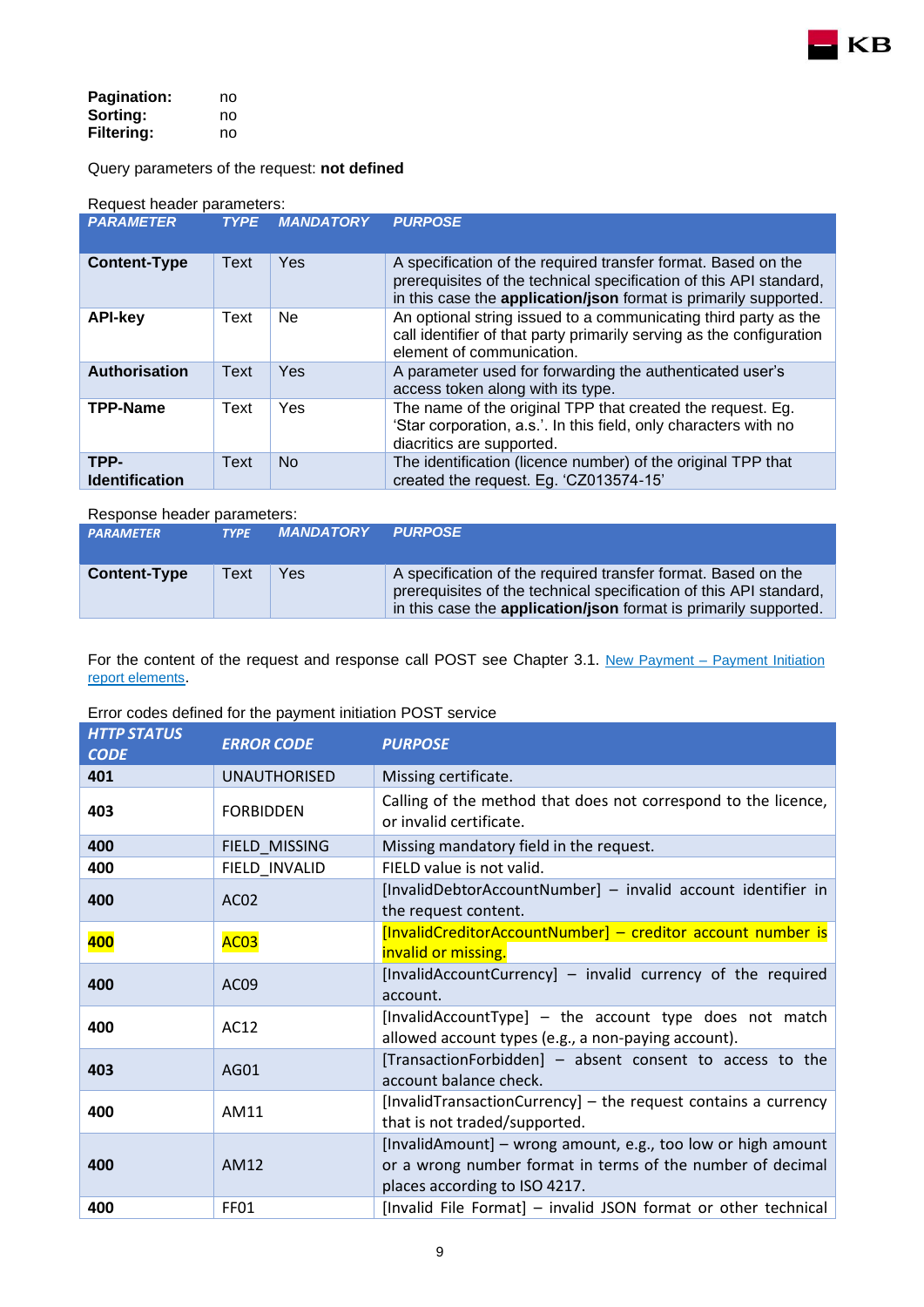|          |             | problem with the query processing.                                                                          |  |  |  |
|----------|-------------|-------------------------------------------------------------------------------------------------------------|--|--|--|
| 400, 50x | <b>NARR</b> | Narrative $-$ a general reason for rejecting the payment, with an<br>addition of error-related information. |  |  |  |
| 400      | RF01        | [NotUniqueTransactionReference] – the request identifier is not<br>unique.                                  |  |  |  |
| 400      | RR10        | [InvalidCharacterSet] – invalid character set in the request.                                               |  |  |  |

KB

#### <span id="page-9-1"></span><span id="page-9-0"></span>**3.1. New Payment – Payment Initiation report elements**

#### **Considered payment types**

Komerční banka processes SEPA payments as foreign currency payments (FCP). All SEPA-specific information is removed during the processing.

| <b>PAYMENT</b><br><b>CODE</b> | <b>SERVICE LEVEL CODE DESCRIPTION</b> |                                                                               |
|-------------------------------|---------------------------------------|-------------------------------------------------------------------------------|
| <b>SEPA</b>                   | ESCT                                  | SEPA payment                                                                  |
| <b>ZPL</b>                    | <b>XBCT</b>                           | Cross-border payment within the EEA, Cross-<br>border payment outside the EEA |

| <b>LEVEL</b> | <b>MESSAGE</b><br><b>ELEMENT</b> | <b>OCCUR-</b><br><b>RENCE</b> | <b>PAYMENT</b><br><b>TYPE</b> | <b>FORMAT TYPE</b>                                                       | <b>PRESENTATION</b>                                                                                                                                                                                                                                                                                 |
|--------------|----------------------------------|-------------------------------|-------------------------------|--------------------------------------------------------------------------|-----------------------------------------------------------------------------------------------------------------------------------------------------------------------------------------------------------------------------------------------------------------------------------------------------|
| ٠            | paymentIdentificati<br>on        | [11]                          | <b>ALL</b>                    | PaymentIdentification1                                                   | Payment identification                                                                                                                                                                                                                                                                              |
| $++$         | instructionIdentificat<br>ion    | [11]                          | <b>ALL</b>                    | Max35Text                                                                | Instruction identification                                                                                                                                                                                                                                                                          |
| $+ +$        | endToEndIdentifica<br>tion       | [0.1]<br>[00]                 | <b>SEPA</b><br><b>ZPL</b>     | Max35Text                                                                | End To End<br>identification. The field is<br>not required at the entry<br>for SEPA.                                                                                                                                                                                                                |
| $++$         | transactionIdentific<br>ation    | [0.0]                         | <b>ALL</b>                    | Max35Text                                                                | Transaction<br>identification                                                                                                                                                                                                                                                                       |
| ÷            | paymentTypeInfor<br>mation       | [01]                          | <b>ALL</b>                    | PaymentTypeInformati<br>on19                                             | Information about the<br>payment type                                                                                                                                                                                                                                                               |
| $++$         | <i>instructionPriority</i>       | [01]                          | <b>ALL</b>                    | Priority2Code.<br><b>Allowed values:</b><br>- NORM<br>$-$ HIGH<br>- INST | Priority of the<br>instruction.<br>The HIGH priority is<br>translated to EXPRES<br>for domestic payments.<br>The NORM priority is<br>translated to EXPRES<br>and HIGH to URGENT<br>for cross/border/SEPA<br>payments.<br>If the field is blank, we<br>will fill in the standard<br>priority (NORM). |
| $++$         | serviceLevel                     | [00]                          | <b>ALL</b>                    | ServiceLevel8CZ                                                          | Service level                                                                                                                                                                                                                                                                                       |
| $+ + +$      | code                             | [00]                          | <b>ALL</b>                    | ExternalServiceLevel1<br>Code                                            | Service level code                                                                                                                                                                                                                                                                                  |
| $+ +$        | categoryPurpose                  | [00]                          | <b>ALL</b>                    | CategoryPurpose1Cho<br>ice                                               | Payment purpose<br>category                                                                                                                                                                                                                                                                         |
| +++          | code                             | [00]                          | <b>ALL</b>                    | ExternalCategoryPurp<br>ose1Code                                         | Payment purpose<br>category code                                                                                                                                                                                                                                                                    |
| $+ + +$      | proprietary                      | [00]                          | <b>ALL</b>                    | Max35Text                                                                | Payment purpose<br>category in the free<br>format                                                                                                                                                                                                                                                   |
| ٠            | amount                           | [11]                          | <b>ALL</b>                    | TUZEM-<br>AmountType3CZ                                                  | Amount                                                                                                                                                                                                                                                                                              |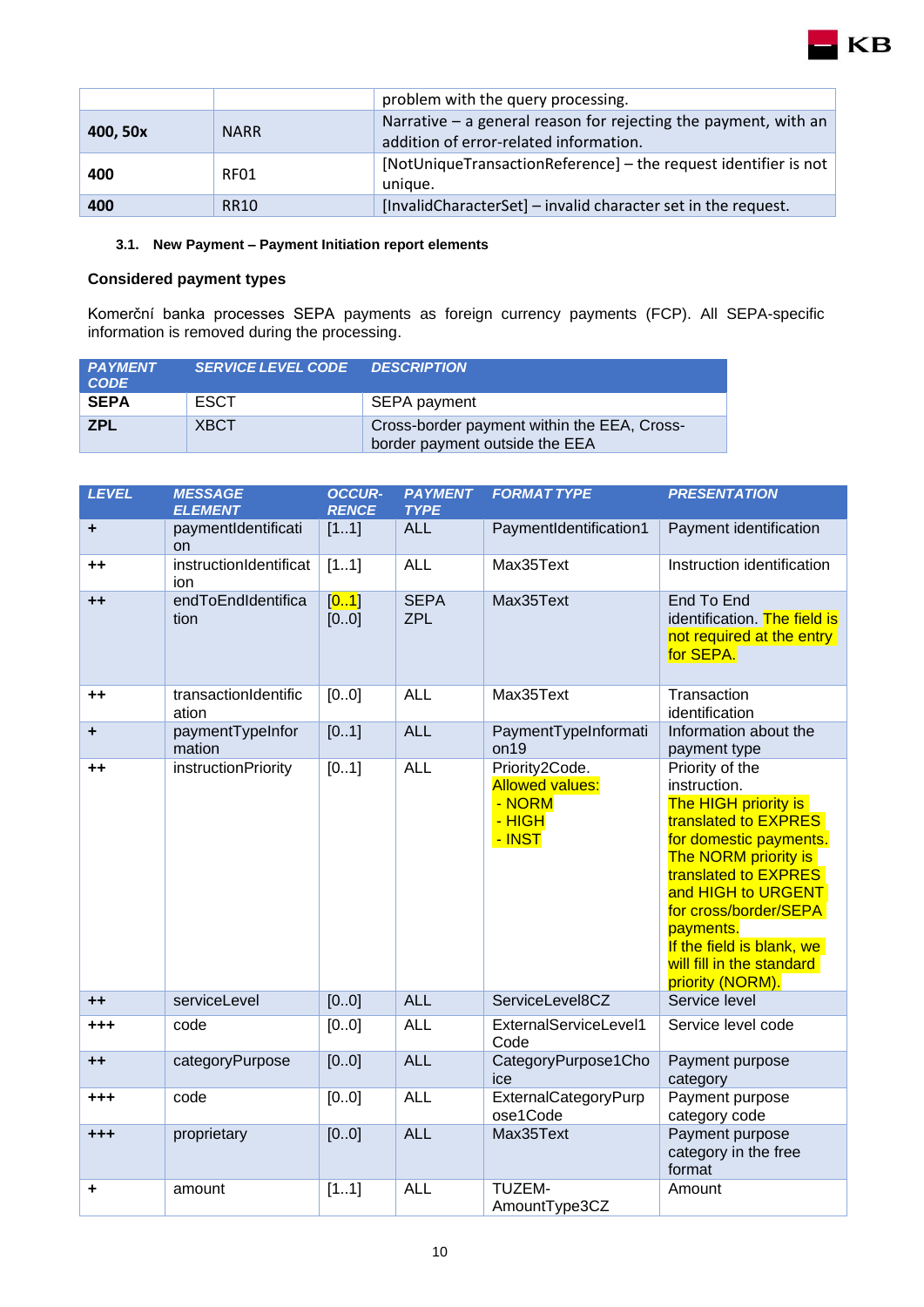|                 |                             |                      |                           | SEPA-<br>AmountType3CZ<br>EHP-<br>AmountType3Choice<br>NONEHP-<br>AmountType3Choice |                                                                                                                                                                |
|-----------------|-----------------------------|----------------------|---------------------------|-------------------------------------------------------------------------------------|----------------------------------------------------------------------------------------------------------------------------------------------------------------|
| $++$            | instructedAmount            | [11]                 | <b>ALL</b>                | <b>CurrencyAndAmount</b>                                                            | Instruction currency and<br>amount                                                                                                                             |
| +++             | value                       | [11]                 | <b>ALL</b>                | Amount                                                                              | Transfer amount                                                                                                                                                |
| +++             | currency                    | [11]                 | <b>ALL</b>                | CurrencyCode                                                                        | Transfer currency                                                                                                                                              |
| $^{\mathrm{+}}$ | equivalentAmount            | [00]                 | <b>ALL</b>                | CurrencyAndAmount                                                                   | Equivalent částka a<br>měna<br>Not supported                                                                                                                   |
| $+ + +$         | value                       | [00]                 | <b>ALL</b>                | Amount                                                                              | Equivalent transaction<br>amount<br>Not supported                                                                                                              |
| +++             | currency                    | [00]                 | <b>ALL</b>                | CurrencyCode                                                                        | Currency of the<br>equivalent transaction<br>amount<br>Not supported                                                                                           |
| ٠               | requestedExecution<br>Date  | [01]                 | <b>ALL</b>                | <b>ISODate</b>                                                                      | Requested execution<br>date of the payment. If<br>the field is blank, we fill<br>in a business day as per<br><b>KB</b> rules.                                  |
| ٠               | exchangeRateInfor<br>mation | [00]                 | <b>ALL</b>                | ExchangeRateInformat<br>ion1                                                        | Contractual rate                                                                                                                                               |
| $++$            | exchangeRate                | [00]                 | <b>ALL</b>                | <b>BaseOneRate</b>                                                                  | Agreed exchange rate                                                                                                                                           |
| ++              | rateType                    | [00]                 | <b>ALL</b>                | ExchangeRate<br>Type1Code                                                           | Type of the agreed<br>exchange rate                                                                                                                            |
| $++$            | contractIdentificatio<br>n  | [00]                 | <b>ALL</b>                | Max35Text                                                                           | Identifier of the use of<br>the agreed exchange<br>rate                                                                                                        |
| ٠               | chargeBearer                | [00]<br>[01]<br>[01] | <b>SEPA</b><br>ZPL        | ChargeBearerType1C<br>ode                                                           | Charge bearer.<br>Mapping of the charges<br>in the response to the<br>payment initiation:<br><b>DEBT = OWN</b><br>$CRED = BEN$<br>$SHAR = SHA$<br>$SLEV = SLV$ |
| ٠               | chargesAccount              | [00]                 | <b>ALL</b>                | CashAccount16CZ                                                                     | Charges account<br>Not supported                                                                                                                               |
| ++              | identification              | [00]                 | <b>ALL</b>                | AccountIdentification4<br>ChoiceCZ                                                  | Charges account<br>identification<br>Not supported                                                                                                             |
| $^{+++}$        | iban                        | [00]                 | <b>ALL</b>                | IBAN2007Identifier                                                                  | Charges account IBAN<br>number<br>Not supported                                                                                                                |
| ++              | currency                    | [00]                 | <b>ALL</b>                | CurrencyCode ISO<br>4217                                                            | Charges account<br>currency<br>Not supported                                                                                                                   |
| ٠               | ultimateDebtor              | [01]<br>[00]<br>[00] | <b>SEPA</b><br><b>ZPL</b> | PartyIdentification32C<br>Z <sub>1</sub>                                            | Ultimate debtor                                                                                                                                                |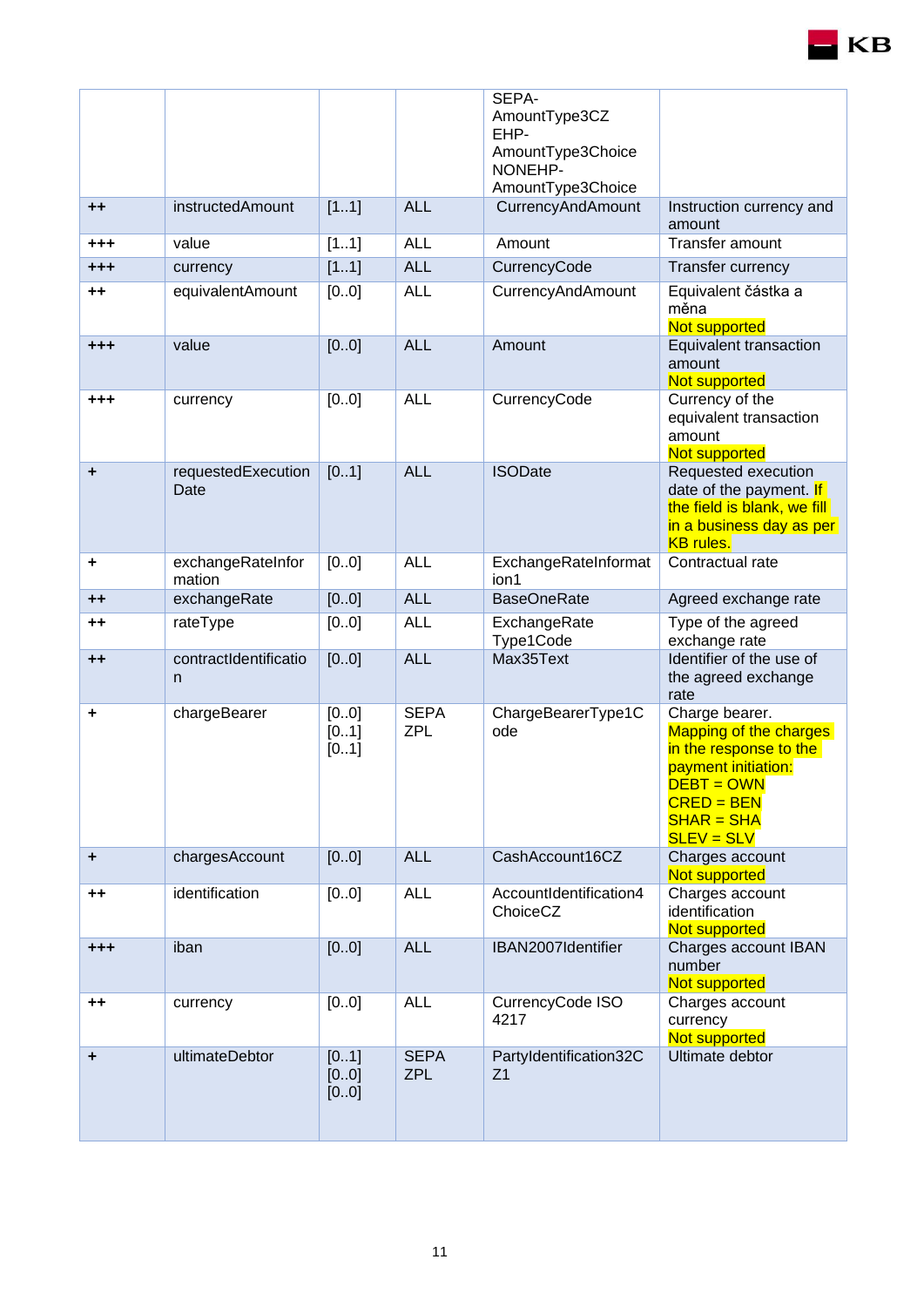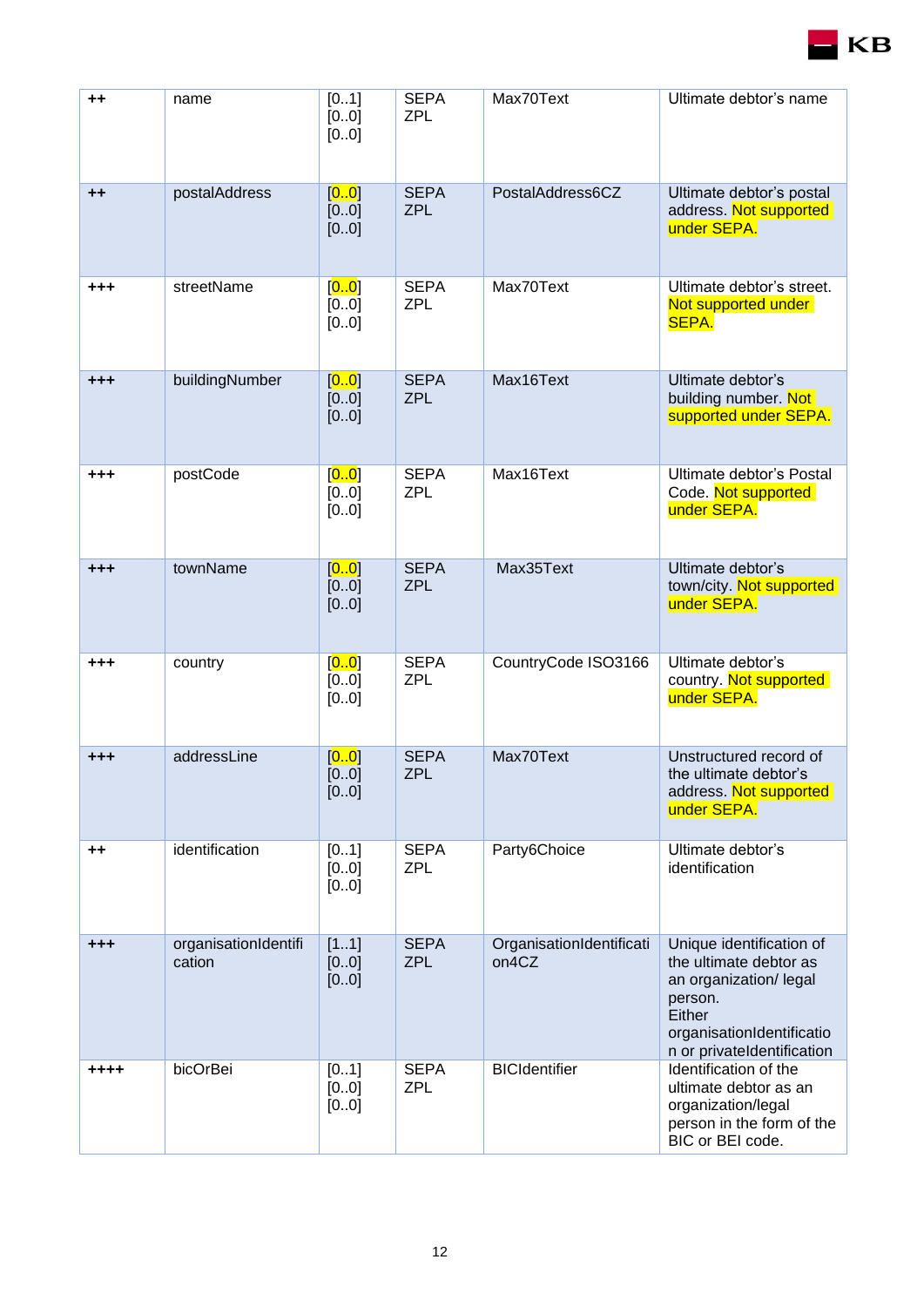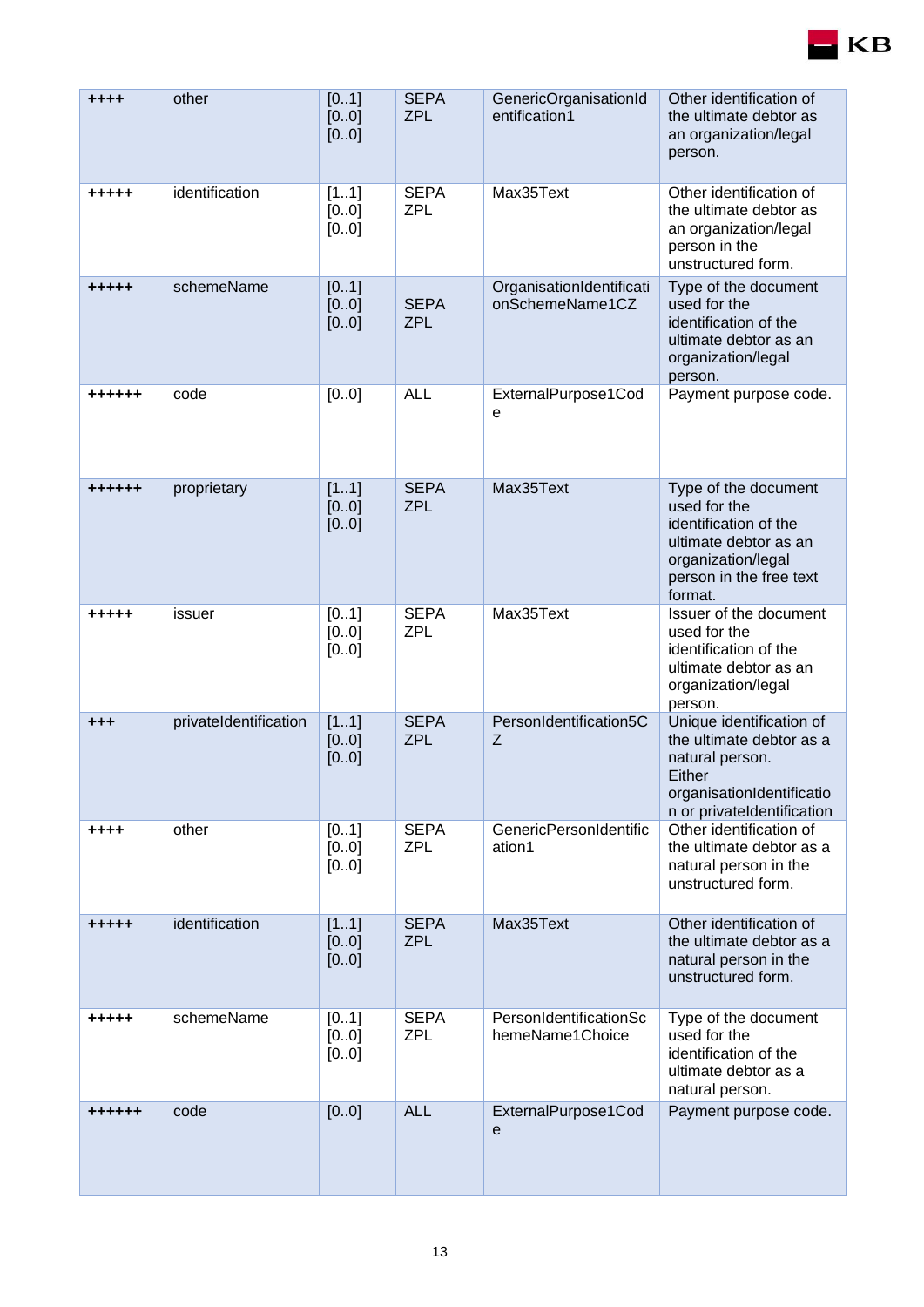| ++++++          | proprietary                    | [11]<br>[00]  | <b>SEPA</b><br><b>ZPL</b> | Max35Text                                   | Type of the document<br>used for the<br>identification of the<br>ultimate debtor as a<br>natural person in the<br>free text format.                          |
|-----------------|--------------------------------|---------------|---------------------------|---------------------------------------------|--------------------------------------------------------------------------------------------------------------------------------------------------------------|
| +++++           | issuer                         | [01]<br>[00]  | <b>SEPA</b><br><b>ZPL</b> | Max35Text                                   | Issuer of the document<br>used for the<br>identification of the<br>ultimate debtor as a<br>natural person.                                                   |
| ٠               | debtor                         | [0.0]         | <b>ALL</b>                | Partyldentification32C<br>72                | Debtor                                                                                                                                                       |
| $++$            | name                           | [00]          | <b>ALL</b>                | Max70Text                                   | Debtor's name                                                                                                                                                |
| $^{\mathrm{+}}$ | postalAddress                  | [00]          | <b>ALL</b>                | PostalAddress6CZ                            | Debtor's postal address                                                                                                                                      |
| $+ + +$         | streetName                     | [00]          | <b>ALL</b>                | Max70Text                                   | Street name used in the<br>debtor's postal address.                                                                                                          |
| $+ + +$         | buildingNumber                 | [00]          | <b>ALL</b>                | Max16Text                                   | Building number used<br>in the debtor's postal<br>address.                                                                                                   |
| $+ + +$         | postCode                       | [00]          | <b>ALL</b>                | Max16Text                                   | Postal code used in the<br>debtor's postal address.                                                                                                          |
| +++             | townName                       | [00]          | <b>ALL</b>                | Max35Text                                   | Town name used in the<br>debtor's postal address.                                                                                                            |
| $^{+++}$        | country                        | [00]          | <b>ALL</b>                | CountryCode ISO3166                         | Country name used in<br>the debtor's postal<br>address.                                                                                                      |
| $+ + +$         | addressLine                    | [00]          | <b>ALL</b>                | Max70Text                                   | Unstructured record of<br>the debtor's postal<br>address.                                                                                                    |
| $++$            | identification                 | [01]<br>[00]  | <b>SEPA</b><br><b>ZPL</b> | Party6Choice                                | Ultimate debtor's<br>identification                                                                                                                          |
| +++             | organisationIdentifi<br>cation | [11]<br>[00]  | <b>SEPA</b><br><b>ZPL</b> | OrganisationIdentificati<br>on4CZ           | Unique identification of<br>the ultimate debtor as<br>an organization/ legal<br>person.<br>Either<br>organisationIdentificatio<br>n or privateIdentification |
| $+ + + +$       | bicOrBei                       | [01]<br>[00]  | <b>SEPA</b><br><b>ZPL</b> | <b>BICIdentifier</b>                        | Identification of the<br>ultimate debtor as an<br>organization/legal<br>person in the form of the<br>BIC or BEI code.                                        |
| ++++            | other                          | [01]<br>[00]  | <b>SEPA</b><br><b>ZPL</b> | GenericOrganisationId<br>entification1      | Other identification of<br>the ultimate debtor as<br>an organization/legal<br>person.                                                                        |
| +++++           | identification                 | [11]<br>[00]  | <b>SEPA</b><br><b>ZPL</b> | Max35Text                                   | Other identification of<br>the ultimate debtor as<br>an organization/legal<br>person in the<br>unstructured form.                                            |
| +++++           | schemeName                     | [01]<br>[0.0] | <b>SEPA</b><br><b>ZPL</b> | OrganisationIdentificati<br>onSchemeName1CZ | Type of the document<br>used for the<br>identification of the<br>ultimate debtor as an<br>organization/legal<br>person.                                      |
| ++++++          | code                           | [00]          | <b>ALL</b>                | ExternalPurpose1Cod<br>е                    | Payment purpose code.                                                                                                                                        |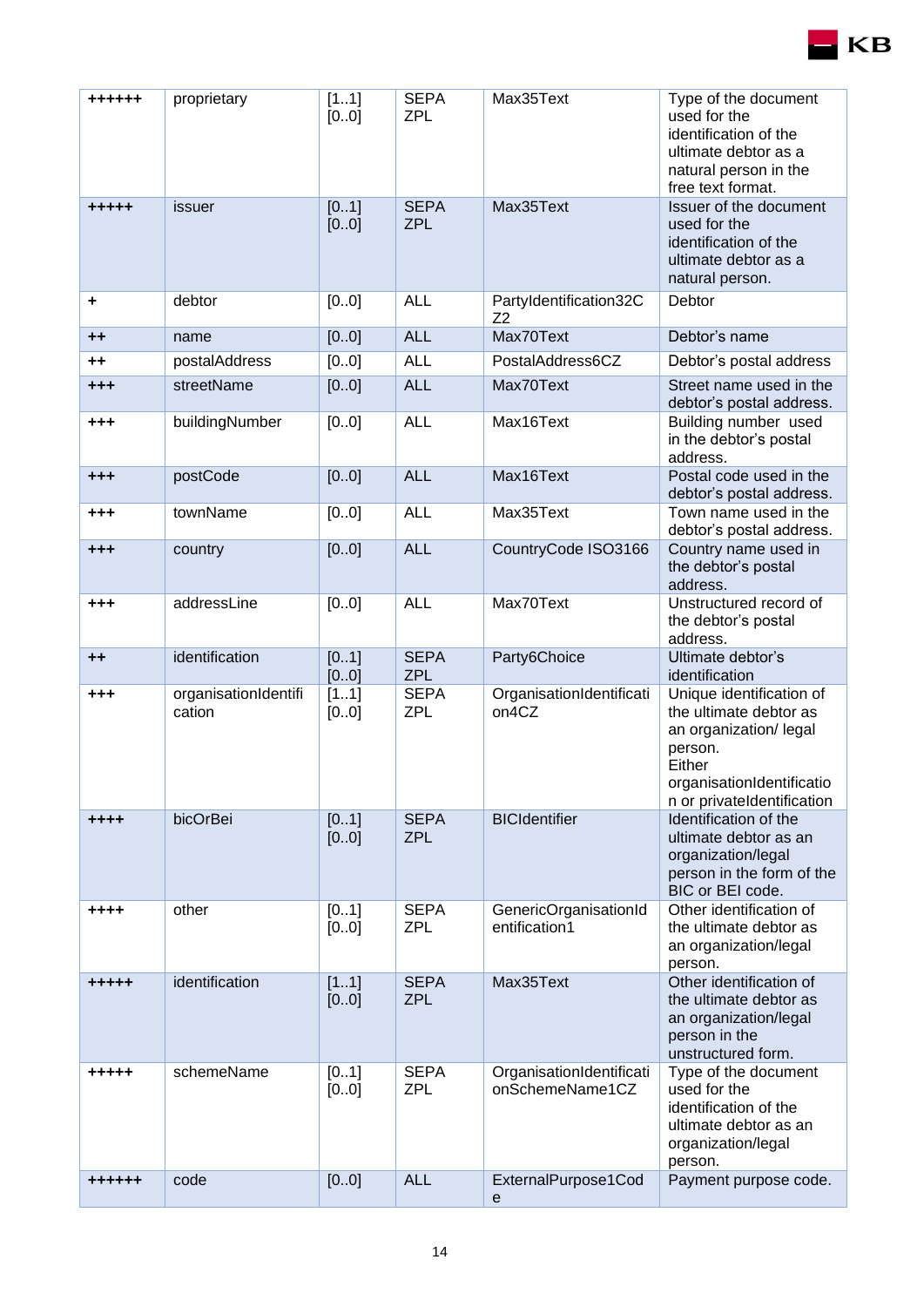

KВ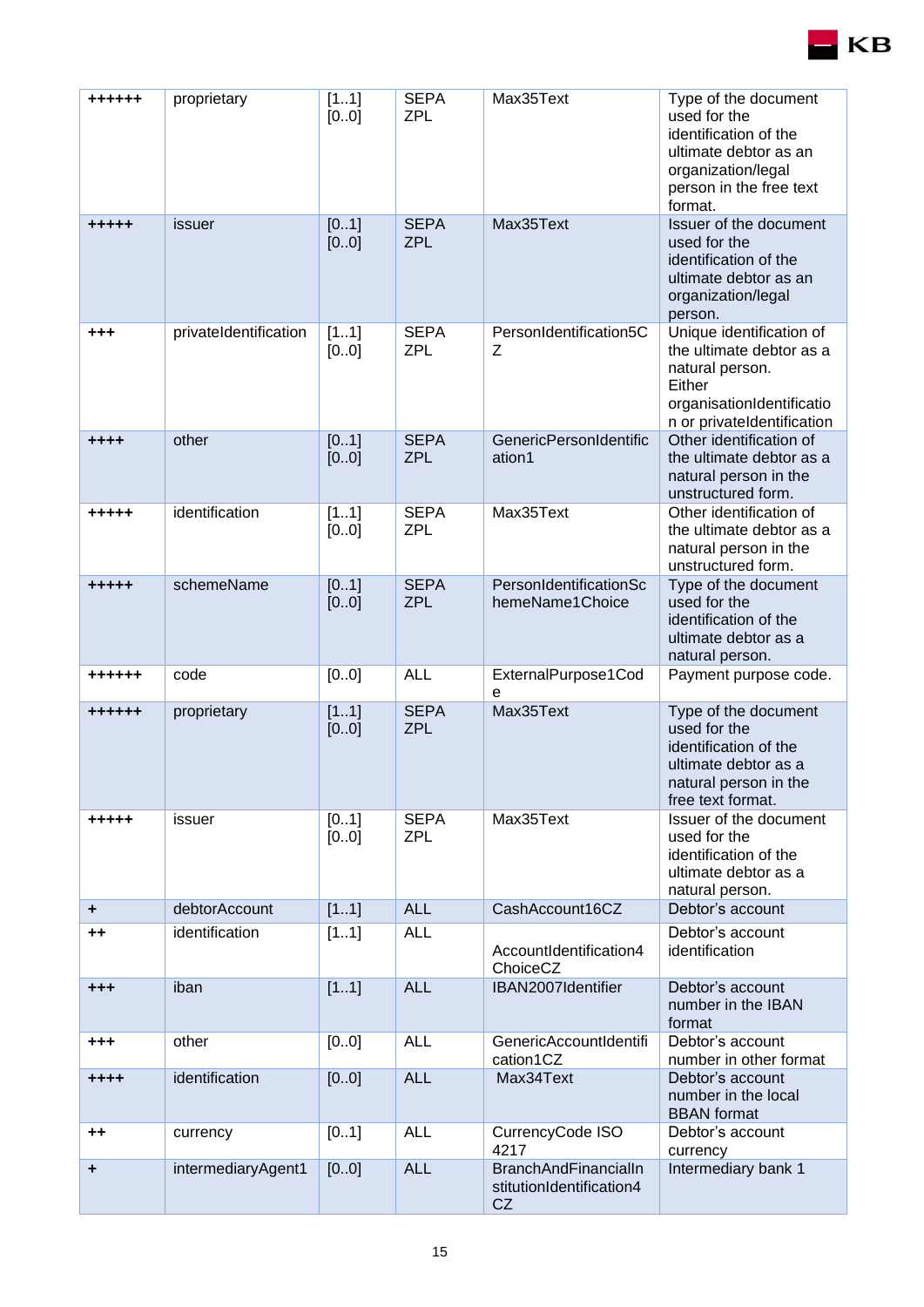| $++$            | financialInstitutionId<br>entification | [00]                  | <b>ALL</b>                                | FinancialInstitutionIden<br>tification7CZ                            | Financial institution<br>identification        |
|-----------------|----------------------------------------|-----------------------|-------------------------------------------|----------------------------------------------------------------------|------------------------------------------------|
| $+ + +$         | bic                                    | [00]                  | <b>ALL</b>                                | <b>BICIdentifier</b>                                                 | BIC / SWIFT bank code                          |
| +++             | clearingSystemMe<br>mberIdentification | [00]                  | <b>ALL</b>                                | ClearingSystemMemb<br>erIdentification2                              | Clearing system<br>member identification       |
| $+ + + +$       | clearingSystemIden<br>tification       | [00]                  | <b>ALL</b>                                | ClearingSystemIdentifi<br>cation2Choice                              | Clearing system<br>identification              |
| +++++           | code                                   | [0.0]                 | <b>ALL</b>                                | ClearingSystemIdentifi<br>cation1Code                                | Code                                           |
| +++++           | proprietary                            | [00]                  | <b>ALL</b>                                | Max35Text                                                            | Free format                                    |
| ++++            | memberIdentificatio<br>n               | [00]                  | <b>ALL</b>                                | Max35Text                                                            | Member's clearing code                         |
| $^{+++}$        | name                                   | [00]                  | <b>ALL</b>                                | Max70Text                                                            | Name                                           |
| +++             | postalAddress                          | [00]                  | <b>ALL</b>                                | PostalAddress6CZ                                                     | Postal address                                 |
| $+ + + +$       | streetName                             | [00]                  | <b>ALL</b>                                | Max70Text                                                            | <b>Street</b>                                  |
| $***$           | buildingNumber                         | [00]                  | <b>ALL</b>                                | Max16Text                                                            | <b>Building number</b>                         |
| $***$           | postCode                               | [00]                  | <b>ALL</b>                                | Max16Text                                                            | <b>Postal Code</b>                             |
| $+ + + +$       | townName                               | [00]                  | <b>ALL</b>                                | Max35Text                                                            | Town/City                                      |
| $+ + + +$       | country                                | [00]                  | <b>ALL</b>                                | CountryCode ISO3166                                                  | Country                                        |
| $+ + + +$       | addressLine                            | [0.0]                 | <b>ALL</b>                                | Max70Text                                                            | Unstructured record of<br>the address          |
| $+ + +$         | other                                  | [00]                  | <b>ALL</b>                                | GenericFinancialIdentif<br>ication1CZ                                | Other identification of<br>the bank            |
| $+ + + +$       | identification                         | [00]                  | <b>ALL</b>                                | Max35Text                                                            | Bank's local code                              |
| ٠               | creditorAgent                          | [01]<br>[11]          | <b>SEPA</b><br><b>ZPL</b>                 | <b>BranchAndFinancialIn</b><br>stitutionIdentification4<br><b>CZ</b> | Creditor's bank                                |
| $^{\mathrm{+}}$ | financialinstitutionid<br>entification | [01]<br>[11]          | <b>SEPA</b><br><b>ZPL</b>                 | FinancialInstitutionIden<br>tification7CZ                            | Identification of the<br>financial institution |
| +++             | bic                                    | [11]<br>[11]          | <b>SEPA</b><br><b>ZPL</b>                 | <b>BICIdentifier</b>                                                 | BIC / SWIFT bank code                          |
| +++             | clearingSystemMe<br>mberIdentification | [0.0]<br>[00]<br>[00] | <b>TUZEM</b><br><b>SEPA</b><br><b>ZPL</b> | ClearingSystemMemb<br>erIdentification2                              | Clearing system<br>member identification.      |
| ++++            | clearingSystemIden<br>tification       | [00]<br>[00]          | <b>TUZEM</b><br><b>SEPA</b><br><b>ZPL</b> | ClearingSystemIdentifi<br>cation2Choice                              | Clearing system<br>identification.             |
| +++++           | code                                   | [00]<br>[00]<br>[00]  | <b>TUZEM</b><br><b>SEPA</b><br><b>ZPL</b> | ExternalClearingSyste<br>mIdentification1Code                        | Code.                                          |

 $\blacksquare$ KB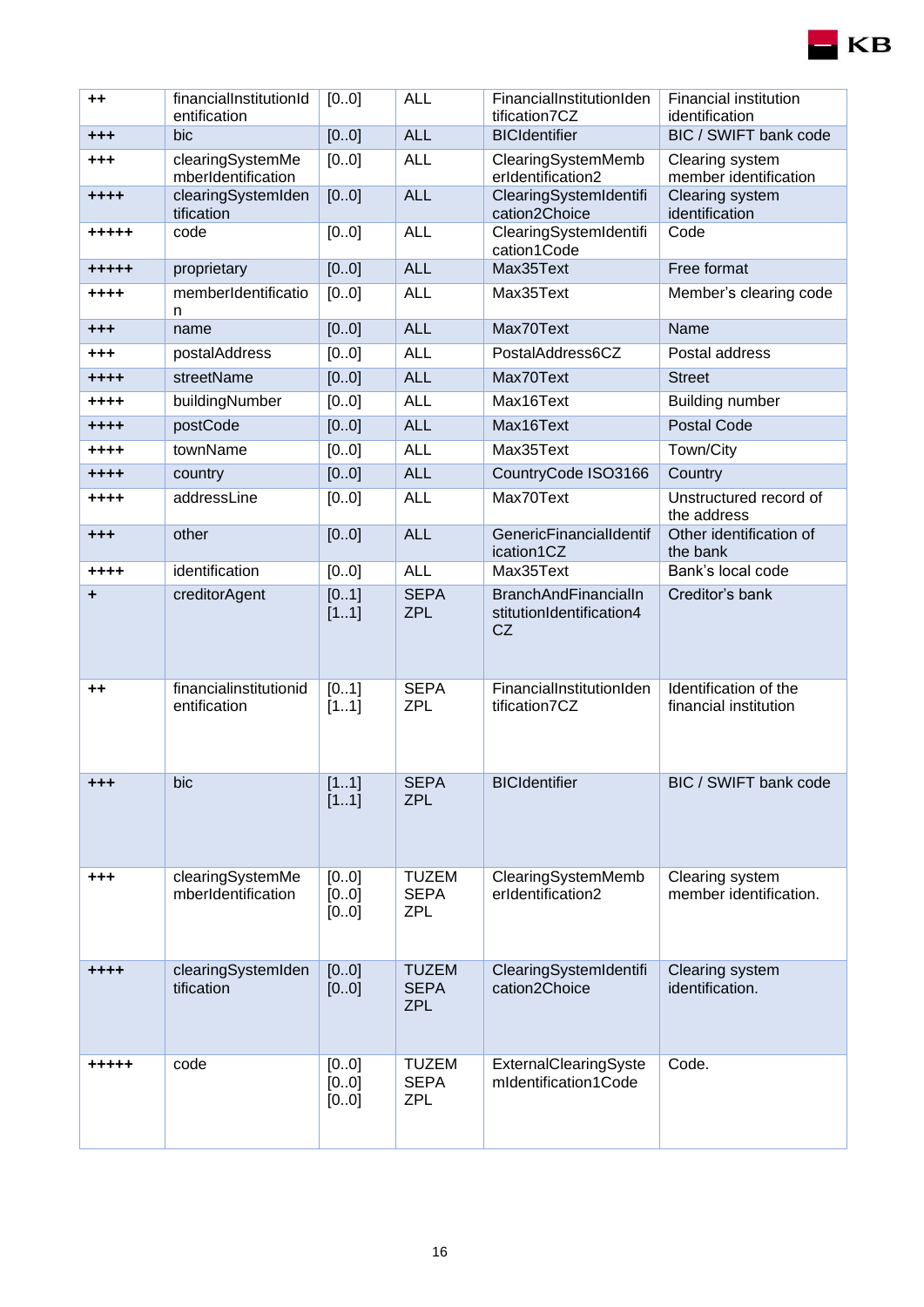

| $***+$    | proprietary              | [00]<br>[00]  | <b>SEPA</b><br><b>ZPL</b> | Max35Text                            | Free format.                           |
|-----------|--------------------------|---------------|---------------------------|--------------------------------------|----------------------------------------|
| ++++      | memberIdentificatio<br>n | [0.0]<br>[00] | <b>SEPA</b><br><b>ZPL</b> | Max35Text                            | Member's clearing code                 |
| $^{+++}$  | name                     | [00]<br>[00]  | <b>SEPA</b><br><b>ZPL</b> | Max70Text                            | Name                                   |
| $+ + +$   | postalAddress            | [00]<br>[00]  | <b>SEPA</b><br><b>ZPL</b> | PostalAddress6CZ                     | Postal address                         |
| $+ + + +$ | streetName               | [00]<br>[00]  | <b>SEPA</b><br><b>ZPL</b> | Max70Text                            | <b>Street</b>                          |
| $+ + + +$ | buildingNumber           | [00]<br>[00]  | <b>SEPA</b><br><b>ZPL</b> | Max16Text                            | <b>Building number</b>                 |
| $***$     | postCode                 | [00]<br>[00]  | <b>SEPA</b><br><b>ZPL</b> | Max16Text                            | <b>Postal Code</b>                     |
| ++++      | townName                 | [0.0]<br>[00] | <b>SEPA</b><br><b>ZPL</b> | Max35Text                            | Town/City                              |
| $+ + + +$ | country                  | [00]<br>[00]  | <b>SEPA</b><br><b>ZPL</b> | CountryCode ISO3166                  | Country                                |
| ++++      | addressLine              | [00]<br>[00]  | <b>SEPA</b><br><b>ZPL</b> | Max70Text                            | Unstructured record of<br>the address. |
| $+ + +$   | other                    | [00]<br>[00]  | <b>SEPA</b><br><b>ZPL</b> | GenericFinancialIdentif<br>ication1C | Other identification of<br>the bank.   |
| ++++      | identification           | [00]<br>[00]  | <b>SEPA</b><br><b>ZPL</b> | Max35Text                            | Bank's local code.                     |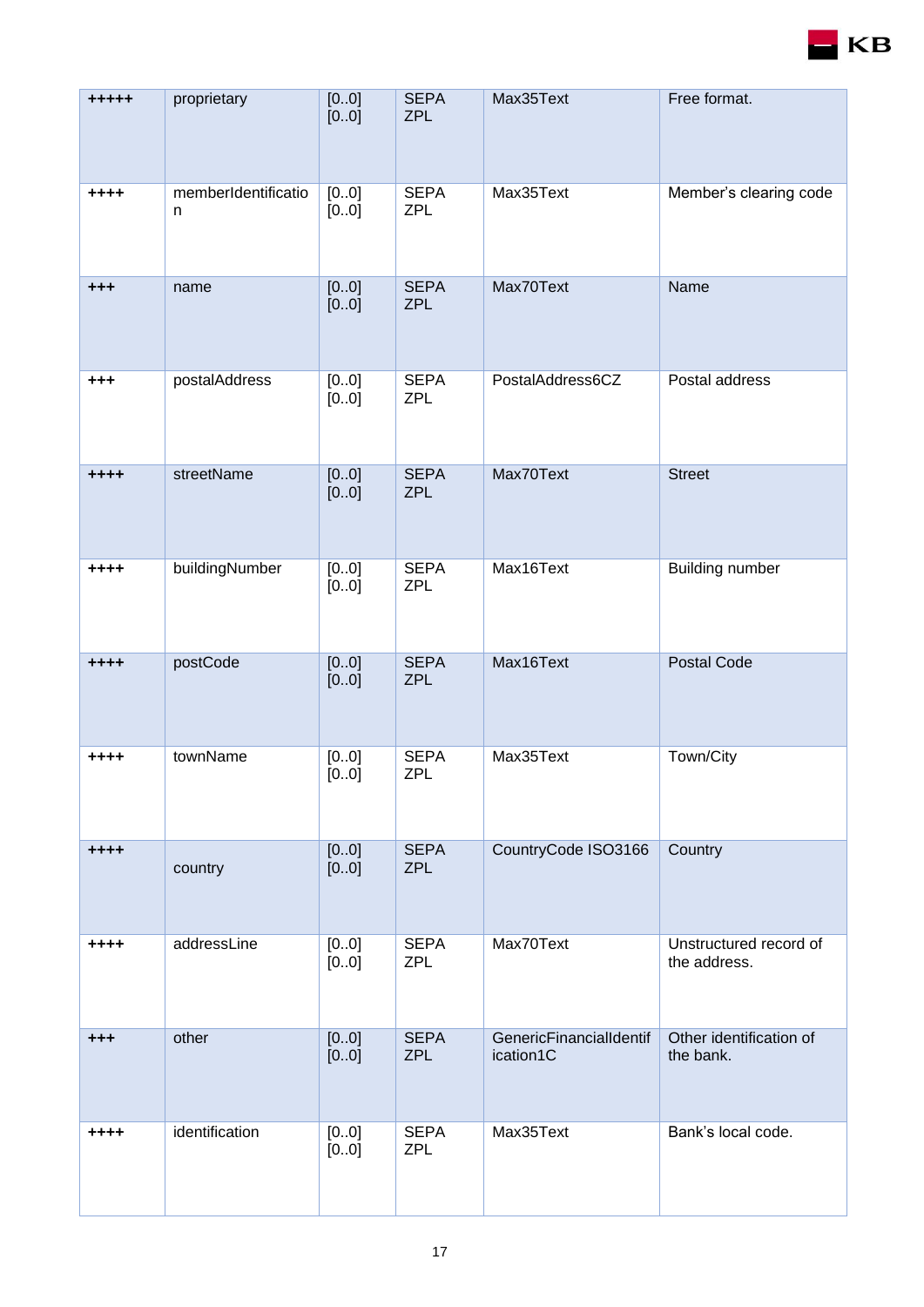

| ٠              | creditor                       | [11]<br>[11]   | <b>SEPA</b><br><b>ZPL</b> | Partyldentification32C<br>Z <sub>2</sub> | Creditor                                                                                                                                                     |
|----------------|--------------------------------|----------------|---------------------------|------------------------------------------|--------------------------------------------------------------------------------------------------------------------------------------------------------------|
| $^{\tiny{++}}$ | name                           | [11]<br>[11]   | <b>SEPA</b><br><b>ZPL</b> | Max70Text                                | Creditor's name                                                                                                                                              |
| $++$           | postalAddress                  | [01]<br>[01]   | <b>SEPA</b><br><b>ZPL</b> | PostalAddress6CZ                         | Postal address                                                                                                                                               |
| $+ + +$        | streetName                     | [01]<br>[01]   | <b>SEPA</b><br><b>ZPL</b> | Max70Text                                | <b>Street</b>                                                                                                                                                |
| $^{+++}$       | buildingNumber                 | [01]<br>[01]   | <b>SEPA</b><br><b>ZPL</b> | Max16Text                                | <b>Building number</b>                                                                                                                                       |
| $+ + +$        | postCode                       | [01]<br>[01]   | <b>SEPA</b><br><b>ZPL</b> | Max16Text                                | Postal Code                                                                                                                                                  |
| $+ + +$        | townName                       | [01]<br>[01]   | <b>SEPA</b><br><b>ZPL</b> | Max35Text                                | Town/City                                                                                                                                                    |
| $+ + +$        | country                        | [01]<br>[01]   | <b>SEPA</b><br><b>ZPL</b> | CountryCode ISO3166                      | Country                                                                                                                                                      |
| $^{+ + +}$     | addressLine                    | [0.0]<br>[0.0] | <b>SEPA</b><br><b>ZPL</b> | Max70Text                                | Unstructured record of<br>the address.<br>Not supported.                                                                                                     |
| $^{\tiny{++}}$ | identification                 | [01]<br>[00]   | <b>SEPA</b><br><b>ZPL</b> | Party6Choice                             | Ultimate debtor's<br>identification                                                                                                                          |
| $^{+++}$       | organisationIdentifi<br>cation | [11]<br>[00]   | <b>SEPA</b><br><b>ZPL</b> | OrganisationIdentificati<br>on4CZ        | Unique identification of<br>the ultimate debtor as<br>an organization/ legal<br>person.<br>Either<br>organisationIdentificatio<br>n or privateIdentification |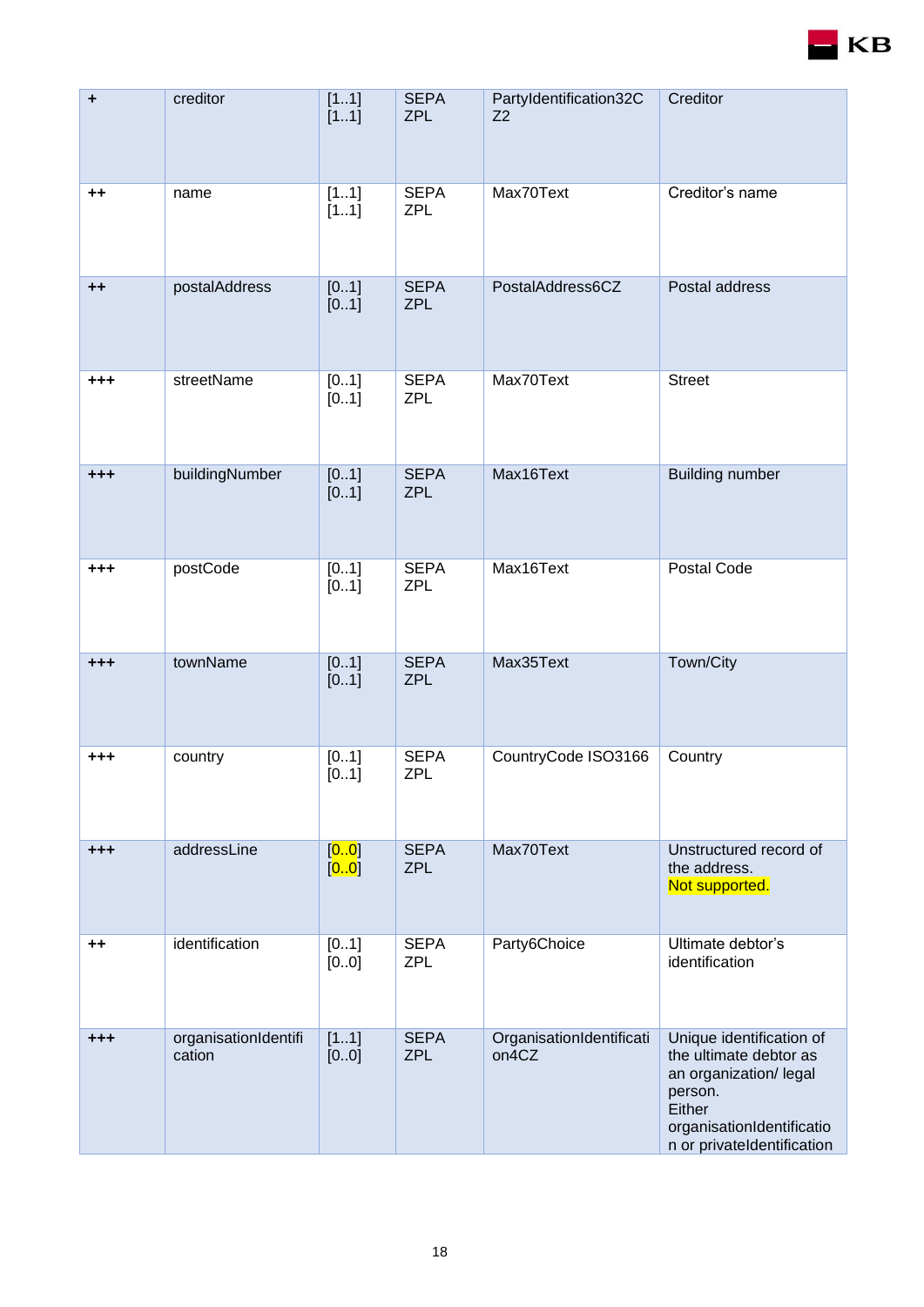| ++++          | bicOrBei              | [01]<br>[00]  | <b>SEPA</b><br><b>ZPL</b> | <b>BICIdentifier</b>                                                                                                                                                   | Identification of the<br>ultimate debtor as an<br>organization/legal<br>person in the form of the<br>BIC or BEI code.                              |
|---------------|-----------------------|---------------|---------------------------|------------------------------------------------------------------------------------------------------------------------------------------------------------------------|----------------------------------------------------------------------------------------------------------------------------------------------------|
| $+ + + +$     | other                 | [01]<br>[0.0] | <b>SEPA</b><br><b>ZPL</b> | GenericOrganisationId<br>entification1                                                                                                                                 | Other identification of<br>the ultimate debtor as<br>an organization/legal<br>person.                                                              |
| +++++         | identification        | [11]<br>[00]  | <b>SEPA</b><br><b>ZPL</b> | Max35Text                                                                                                                                                              | Other identification of<br>the ultimate debtor as<br>an organization/legal<br>person in the<br>unstructured form.                                  |
| +++++         | schemeName            | [01]<br>[00]  | <b>SEPA</b><br><b>ZPL</b> | OrganisationIdentificati<br>Type of the document<br>onSchemeName1CZ<br>used for the<br>identification of the<br>ultimate debtor as an<br>organization/legal<br>person. |                                                                                                                                                    |
| ++++++        | code                  | [00]          | <b>ALL</b>                | ExternalPurpose1Cod<br>e                                                                                                                                               | Payment purpose code.                                                                                                                              |
| $+ + + + + +$ | proprietary           | [11]<br>[00]  | <b>SEPA</b><br><b>ZPL</b> | Max35Text                                                                                                                                                              | Type of the document<br>used for the<br>identification of the<br>ultimate debtor as an<br>organization/legal<br>person in the free text<br>format. |
| +++++         | issuer                | [01]<br>[00]  | <b>SEPA</b><br><b>ZPL</b> | Max35Text<br>Issuer of the document<br>used for the<br>identification of the<br>ultimate debtor as an<br>organization/legal<br>person.                                 |                                                                                                                                                    |
| $+ + +$       | privateIdentification | [11]<br>[00]  | <b>SEPA</b><br><b>ZPL</b> | PersonIdentification5C<br>Z                                                                                                                                            | Unique identification of<br>the ultimate debtor as a<br>natural person.<br>Either<br>organisationIdentificatio<br>n or privateIdentification       |
| ++++          | other                 | [0.1]<br>[00] | <b>SEPA</b><br><b>ZPL</b> | GenericPersonIdentific<br>ation1                                                                                                                                       | Other identification of<br>the ultimate debtor as a<br>natural person in the<br>unstructured form.                                                 |
| +++++         | identification        | [11]<br>[00]  | <b>SEPA</b><br><b>ZPL</b> | Max35Text                                                                                                                                                              | Other identification of<br>the ultimate debtor as a<br>natural person in the<br>unstructured form.                                                 |
| +++++         | schemeName            | [01]<br>[00]  | <b>SEPA</b><br><b>ZPL</b> | PersonIdentificationSc<br>hemeName1Choice                                                                                                                              | Type of the document<br>used for the<br>identification of the<br>ultimate debtor as a<br>natural person.                                           |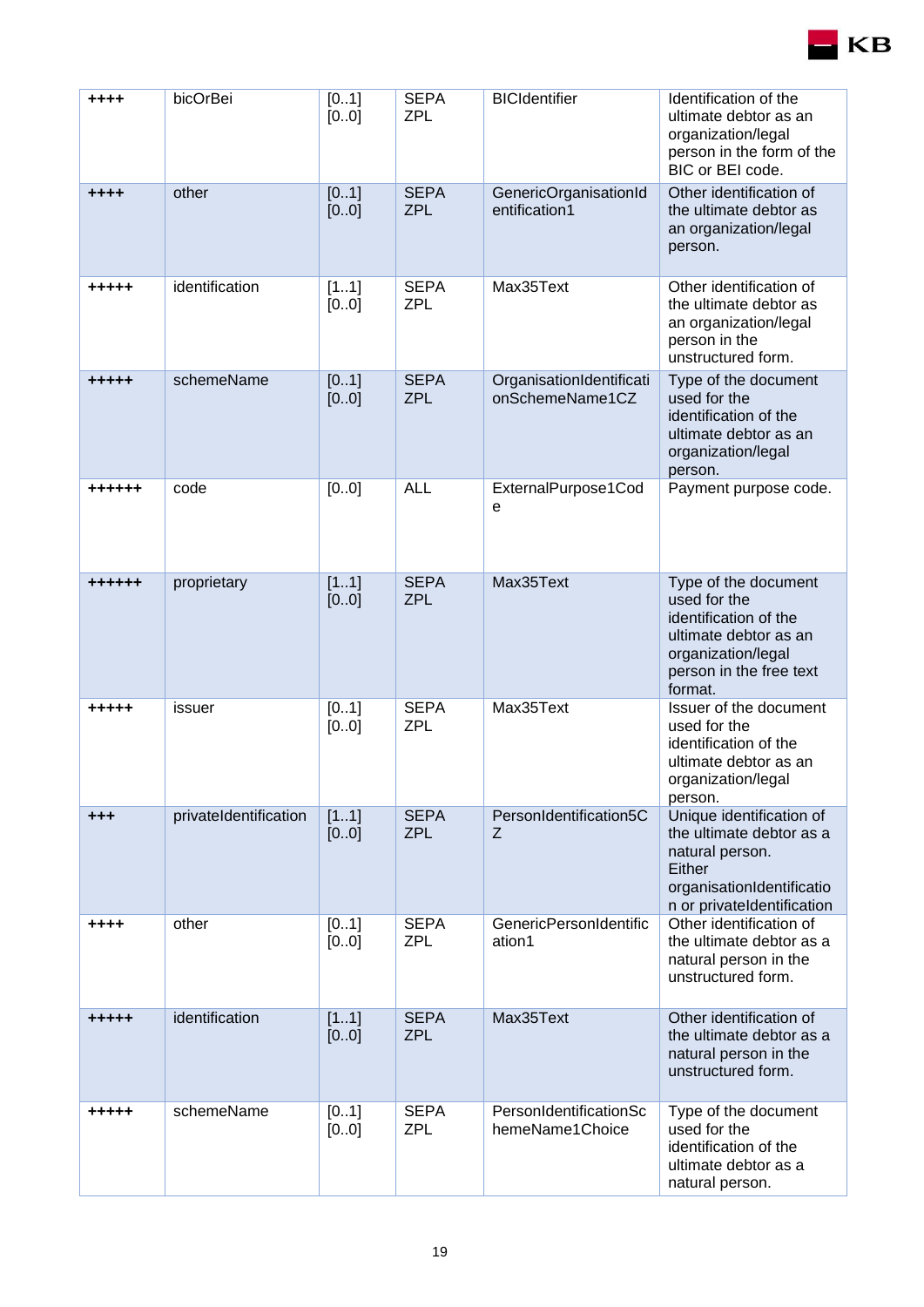

| ++++++          | code             | [00]          | <b>ALL</b>                | ExternalPurpose1Cod<br>e             | Payment purpose code.                                                                                                               |
|-----------------|------------------|---------------|---------------------------|--------------------------------------|-------------------------------------------------------------------------------------------------------------------------------------|
| ++++++          | proprietary      | [11]<br>[0.0] | <b>SEPA</b><br><b>ZPL</b> | Max35Text                            | Type of the document<br>used for the<br>identification of the<br>ultimate debtor as a<br>natural person in the<br>free text format. |
| $+ + + + +$     | issuer           | [01]<br>[00]  | <b>SEPA</b><br><b>ZPL</b> | Max35Text                            | Issuer of the document<br>used for the<br>identification of the<br>ultimate debtor as a<br>natural person.                          |
| ٠               | creditorAccount  | [11]          | <b>ALL</b>                | CashAccount16CZ                      | Creditor's account                                                                                                                  |
| $++$            | identification   | [11]          | <b>ALL</b>                | AccountIdentification4<br>ChoiceCZ   | Creditor's account<br>identification                                                                                                |
| $+ + +$         | iban             | [11]          | <b>ALL</b>                | IBAN2007Identifier                   | Account number in the<br><b>IBAN</b> format                                                                                         |
| $+ + +$         | other            | [00]<br>[11]  | <b>SEPA</b><br><b>ZPL</b> | GenericAccountIdentifi<br>cation1CZ: | Account number in other<br>format                                                                                                   |
| ++++            | identification   | [00]<br>[11]  | <b>SEPA</b><br><b>ZPL</b> | Max34Text                            | Account number in the<br>local BBAN format                                                                                          |
| $++$            | currency         | [0.0]<br>[00] | <b>SEPA</b><br><b>ZPL</b> | CurrencyCode<br><b>ISO4217</b>       | Creditor's account<br>currency                                                                                                      |
| ٠               | ultimateCreditor | [01]<br>[00]  | <b>SEPA</b><br><b>ZPL</b> | PartyIdentification32C<br>Z1         | Ultimate creditor                                                                                                                   |
| $^{\mathrm{+}}$ | name             | [01]<br>[00]  | <b>SEPA</b><br><b>ZPL</b> | Max70Text                            | Name                                                                                                                                |
| $^{\mathrm{+}}$ | postalAddress    | [00]<br>[00]  | <b>SEPA</b><br><b>ZPL</b> | PostalAddress6CZ                     | Postal address.<br>Not supported.                                                                                                   |
| $^{+++}$        | streetName       | [0.0]<br>[00] | <b>SEPA</b><br><b>ZPL</b> | Max70Text                            | Street.<br>Not supported.                                                                                                           |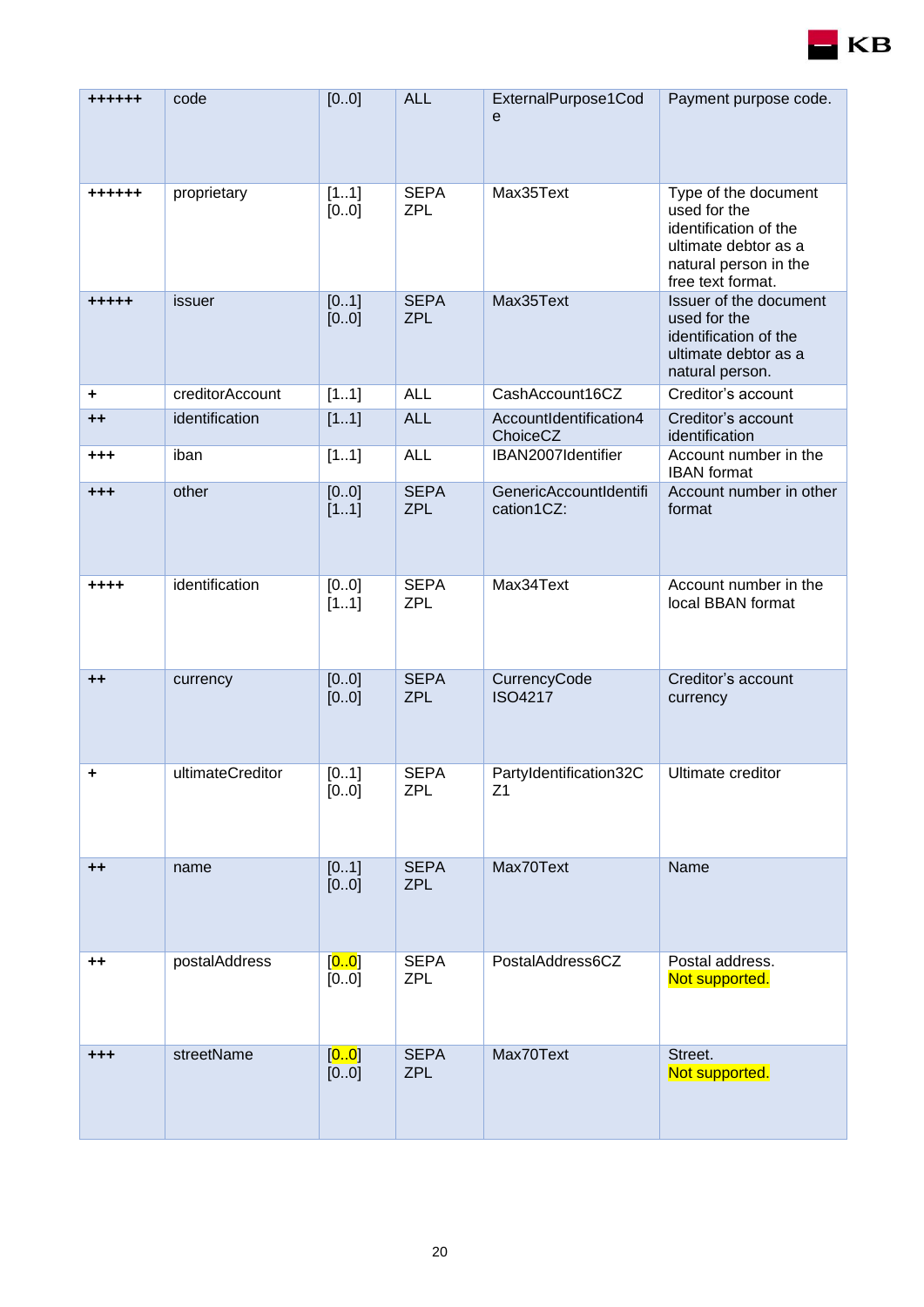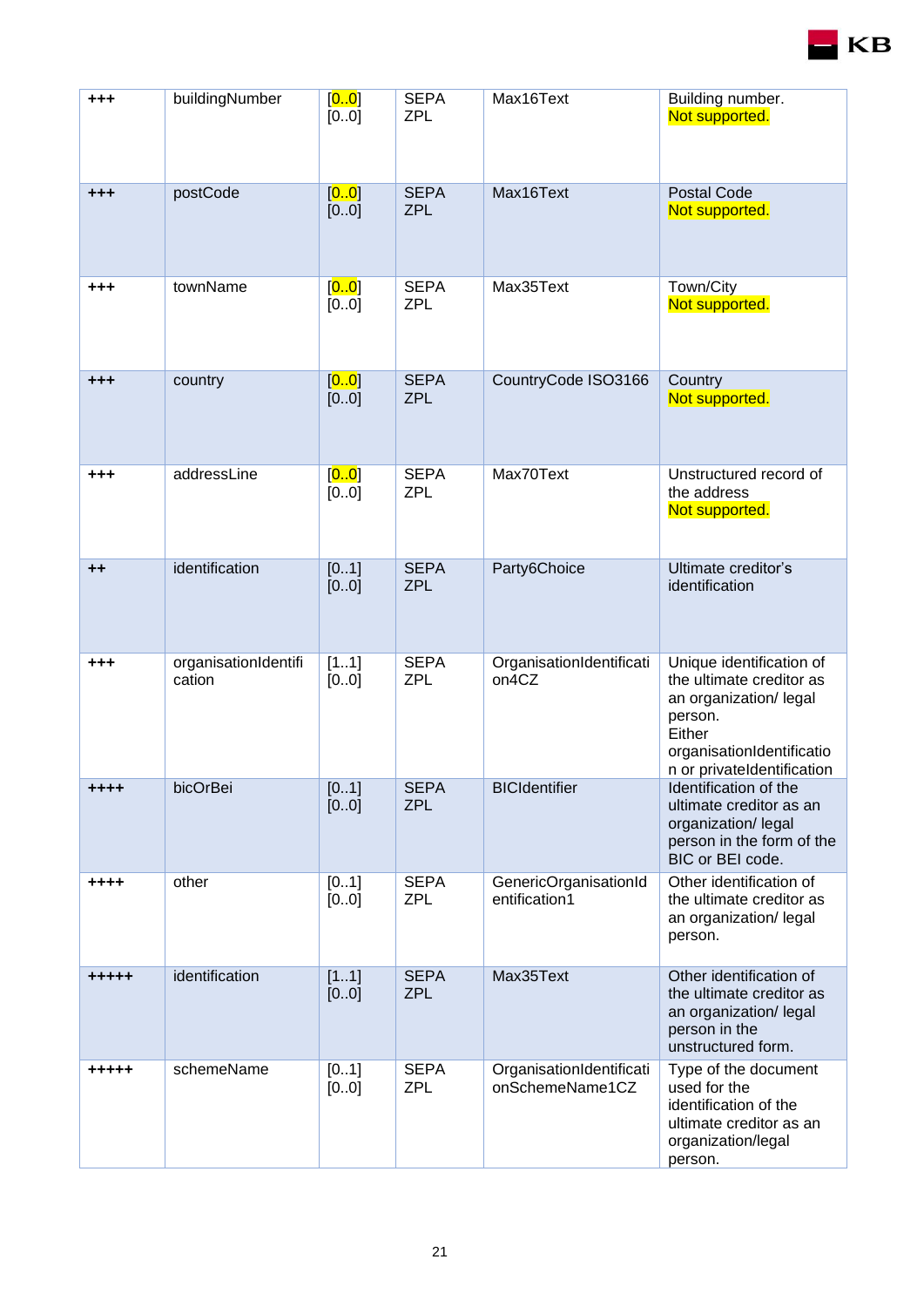

| ******          | code                  | [00]         | <b>ALL</b>                | ExternalPurpose1Cod<br>$\mathbf e$        | Payment purpose code.                                                                                                                                |
|-----------------|-----------------------|--------------|---------------------------|-------------------------------------------|------------------------------------------------------------------------------------------------------------------------------------------------------|
| ++++++          | proprietary           | [11]<br>[00] | <b>SEPA</b><br><b>ZPL</b> | Max35Text                                 | Type of the document<br>used for the<br>identification of the<br>ultimate creditor as an<br>organization/legal<br>person in the free text<br>format. |
| +++++           | issuer                | [01]<br>[00] | <b>SEPA</b><br><b>ZPL</b> | Max35Text                                 | Issuer of the document<br>used for the<br>identification of the<br>ultimate creditor as an<br>organization/legal<br>person.                          |
| $+ + +$         | privateIdentification | [11]<br>[00] | <b>SEPA</b><br><b>ZPL</b> | PersonIdentification5C<br>Z               | Unique identification of<br>the ultimate creditor as a<br>natural person.<br>Either<br>organisationIdentificatio<br>n or privateIdentification       |
| $+ + + +$       | other                 | [01]<br>[00] | <b>SEPA</b><br><b>ZPL</b> | <b>GenericPersonIdentific</b><br>ation1   | Other identification of<br>the ultimate creditor as a<br>natural person in the<br>unstructured form.                                                 |
| +++++           | identification        | [11]<br>[00] | <b>SEPA</b><br><b>ZPL</b> | Max35Text                                 | Other identification of<br>the ultimate creditor as a<br>natural person in the<br>unstructured form.                                                 |
| +++++           | schemeName            | [01]<br>[00] | <b>SEPA</b><br><b>ZPL</b> | PersonIdentificationSc<br>hemeName1Choice | Type of the document<br>used for the<br>identification of the<br>ultimate creditor as a<br>natural person.                                           |
| ++++++          | code                  | [0.0]        | <b>ALL</b>                | ExternalPurpose1Cod<br>e                  | Payment purpose code.                                                                                                                                |
| ++++++          | proprietary           | [11]<br>[00] | <b>SEPA</b><br><b>ZPL</b> | Max35Text                                 | Type of the document<br>used for the<br>identification of the<br>ultimate creditor as a<br>natural person in the<br>free text format.                |
| +++++           | issuer                | [01]<br>[00] | <b>SEPA</b><br><b>ZPL</b> | Max35Text                                 | Issuer of the document<br>used for the<br>identification of the<br>ultimate creditor as a<br>natural person.                                         |
| ٠               | purpose               | [00]         | <b>ALL</b>                | Purpose2Choice                            | Payment purpose                                                                                                                                      |
| $^{\mathrm{+}}$ | code                  | [00]         | <b>ALL</b>                | ExternalPurpose1Cod<br>е                  | Payment purpose code                                                                                                                                 |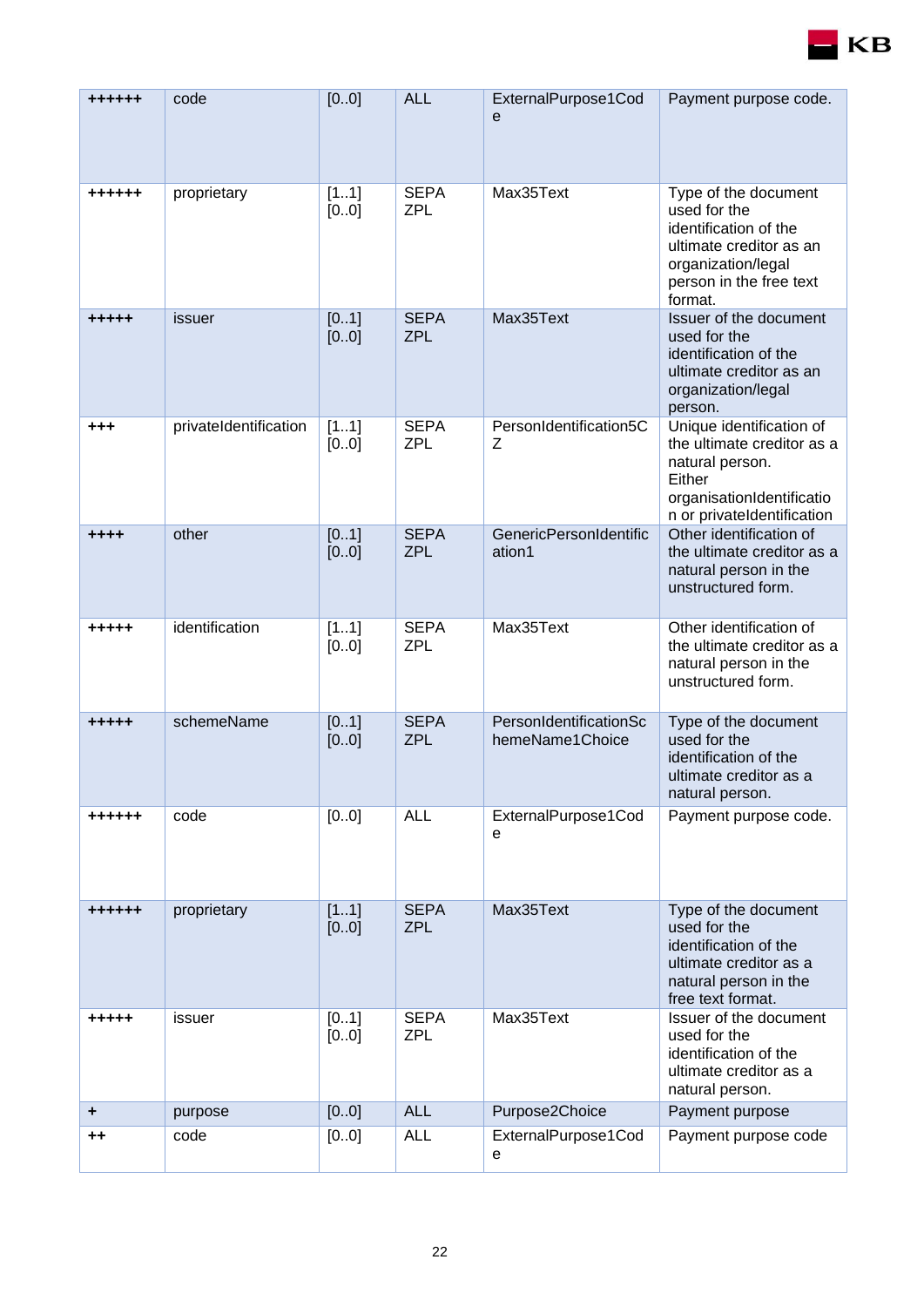| $++$     | proprietary                        | [00]          | <b>ALL</b><br>Max35Text   |                                                                                                                                                   | Payment purpose in the<br>free format                                                  |
|----------|------------------------------------|---------------|---------------------------|---------------------------------------------------------------------------------------------------------------------------------------------------|----------------------------------------------------------------------------------------|
| ÷        | <i>instructionForNextA</i><br>gent | [0.0]         | <b>ALL</b>                | Instruction code                                                                                                                                  | Instruction for the next<br>bank                                                       |
| ÷        | remittanceInformati<br><b>on</b>   | [01]          | <b>ALL</b>                | RemittanceInformation<br>5CZ                                                                                                                      | Information about the<br>payment                                                       |
| $++$     | unstructured                       | [01]          | <b>ALL</b>                | Max140Text,<br>consisting of<br>alphanumeric<br>characters supported<br>by CERTIS (CNB<br>clearing), including<br>supported special<br>characters | Unstructured zpráva pro<br>creditor (viz. Níže *)                                      |
| $++$     | structured                         | [00]<br>[00]  | <b>SEPA</b><br><b>ZPL</b> | StructuredRemittancel<br>nformation7CZ                                                                                                            | Structured message for<br>the creditor - variable,<br>specific, and constant<br>symbol |
| $^{+++}$ | creditorReferenceIn<br>formation   | [0.0]<br>[00] | <b>SEPA</b><br><b>ZPL</b> | CreditorReferenceInfor<br>mation2CZ                                                                                                               | Creditor reference<br>information                                                      |
| $***$    | reference                          | [00]<br>[00]  | <b>SEPA</b><br><b>ZPL</b> | CreditorReferenceInfor<br>mation2CZ                                                                                                               | VS, SS & KS values                                                                     |

ZPL = cross-border payment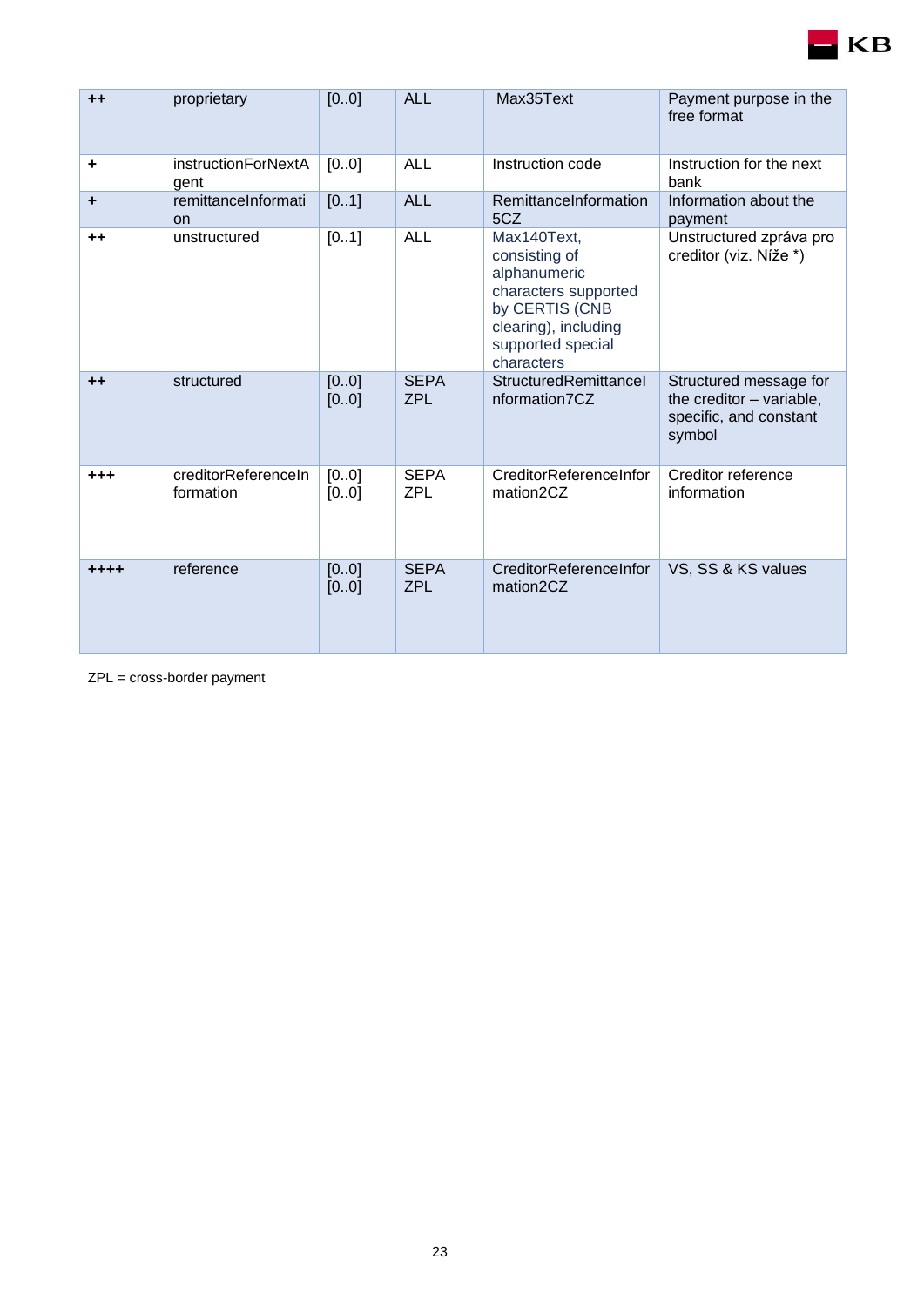

#### \* **SEPA:**

- Payment symbols VS and KS are taken from the field endtoendIdentification.

- Information from remittanceInformation unstructured will not be parsed and will be flipped into a note for the recipient.

#### **Foreign payments:**

- Payment symbols VS and KS will be taken from the field remittanceInformation unstructured.

- Validation for SWIFT characters will be performed for both ZPL and SEPA above both fields.

- The remittance information structured field is not supported for ZPL / SEPA and any values in the field are ignored.

#### <span id="page-23-0"></span>**3.2. New Payment – Payment Initiation response elements**

#### The table only contains the elements that occur exclusively in the message response.

| <b>LEVEL</b> | <b>MESSAGE ELEMENT</b>    | <b>OCCUR-</b><br><b>RENCE</b> | <b>FORMAT TYPE</b>     | <b>PRESENTATION</b>                                                           |
|--------------|---------------------------|-------------------------------|------------------------|-------------------------------------------------------------------------------|
| $\ddot{}$    | transactionIdentification | [11]                          | Max35Text              | Established<br>transaction identifier                                         |
| ٠            | serviceLevel              | [11]                          | 士                      | Service level (within<br>the payment type)                                    |
| $++$         | code                      | [11]                          | <b>Text</b>            | Type of the<br>submitted payment                                              |
| ÷            | signInfo                  | [11]                          | $\pm$                  | Information about<br>the status and id of<br>the unauthorised<br>transaction  |
| $++$         | state                     | [11]                          | <b>StateCode</b>       | Information about<br>the status of the<br>transaction<br>authorisation        |
| $++$         | signId                    | [01]                          | Text                   | Identifier of the<br>authorising process<br>of the particular<br>transaction. |
| $++$         | signInfo                  | [11]                          | <b>Status Code set</b> | <b>Transaction status</b><br>identifier.                                      |

#### **serviceLevel.code element values – initiated payment type**

| <b>CODE</b> | <b>DESCRIPTION</b>                                    |
|-------------|-------------------------------------------------------|
| <b>DMCT</b> | [DoMestic Creidt Transfer] Domestic payment           |
| <b>ESCT</b> | [SEPA Credit Transfer] - SEPA payment                 |
| <b>XBCT</b> | [Cross-Border Credit Transfer] – Cross border payment |

#### **Payment status codes – StatusCode**

| <b>HTTP STATUS</b><br><b>CODE</b> | <b>STATUS</b><br><b>CODE</b> | <b>PURPOSE</b>                                                                                                                                                                                          |
|-----------------------------------|------------------------------|---------------------------------------------------------------------------------------------------------------------------------------------------------------------------------------------------------|
| 200                               | <b>ACTC</b>                  | [AcceptedTechnicalValidation] - The authentication and<br>syntactical and semantical validation are successful.                                                                                         |
| 200                               | <b>RJCT</b>                  | [Rejected] - Payment initiation or individual transaction included<br>in the payment initiation has been rejected.<br>RJCT status is not supported as part of the response to the<br><i>initiation.</i> |
| 200                               | ACWC                         | [AcceptedWithChange] – An instruction is accepted but a<br>change will be made, such as date or remittance not sent.                                                                                    |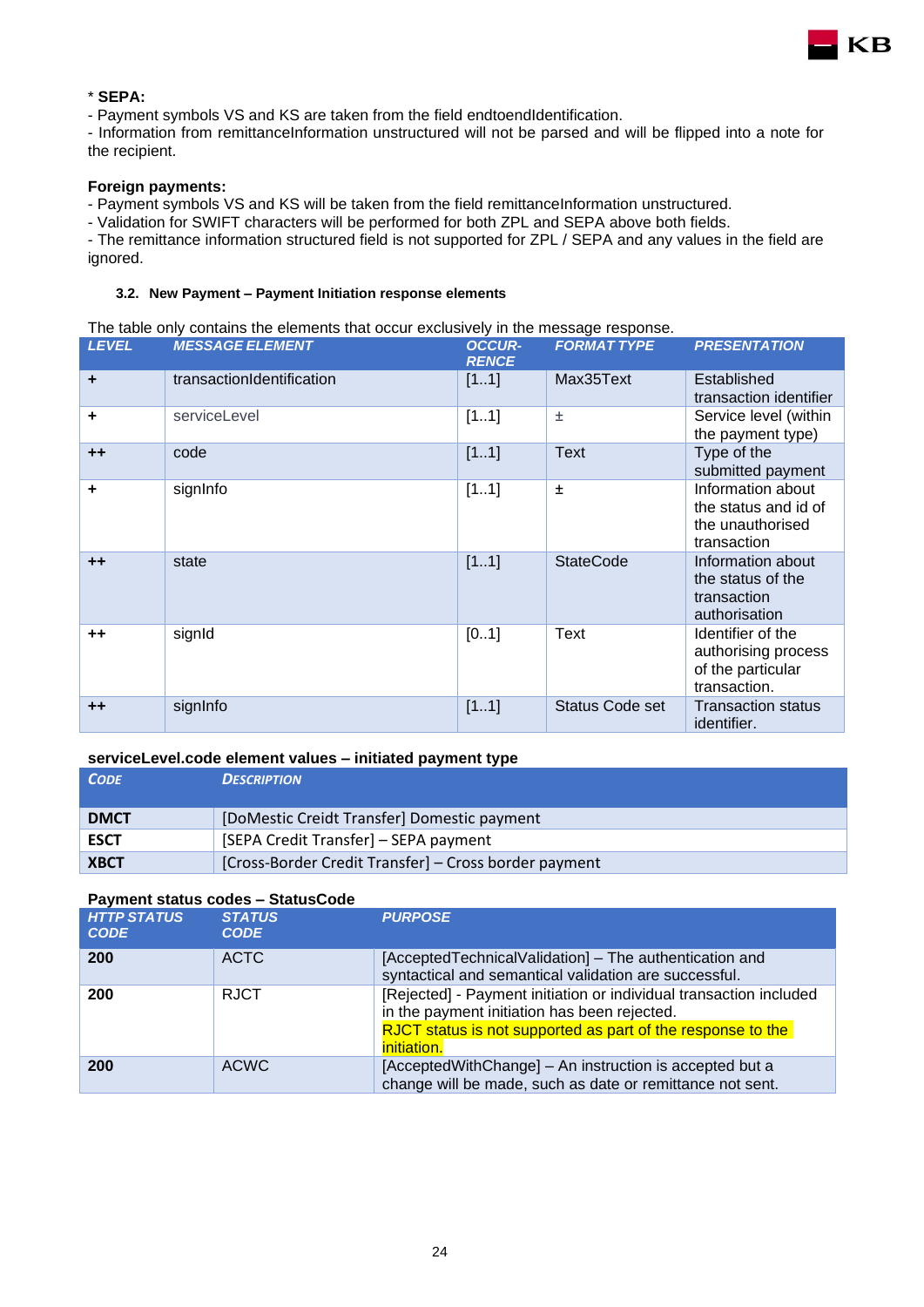## <span id="page-24-0"></span>**4. Established/Initiated Payment Status (GET /payments/{paymentId}/status)**

Resource for viewing the payment status. It is an established payment that has not yet been authorised by the client or has been authorised and PISP sends a query about its status (GET).

KB

The resource only returns information about transactions established through the mediation of a specific provider. Information on the provider is taken from the certificate, or from the licence type information. The user authorisation of this resource is optional. Primarily, only a provider's valid certificate is required.

#### **Resource characteristics**

| URI:                               | /payments/{paymentId}/status                                                                                                                                                                                                            |
|------------------------------------|-----------------------------------------------------------------------------------------------------------------------------------------------------------------------------------------------------------------------------------------|
| <b>HTTP Method:</b>                | GET                                                                                                                                                                                                                                     |
| <b>Request URL:</b>                | https://api.koba.sk/serverapi/pisp/v1/payments/{paymentId}/status                                                                                                                                                                       |
| <b>Authorisation:</b><br>API call. | the request <b>does not require</b> any authorisation by the user/client as part of the                                                                                                                                                 |
| <b>Certification:</b>              | the request requires the use of the third party qualified certificate as part of<br>establishing two-way TSL communication with the server. The third party is<br>identified by verifying the validity and content of this certificate. |
|                                    |                                                                                                                                                                                                                                         |

| <b>Pagination:</b> | no |
|--------------------|----|
| Sorting:           | no |
| <b>Filtering:</b>  | no |

Query parameters of the request: **not defined**

| <b>PARAMETER</b>              | <b>TYPE</b> | <b>MANDA-</b><br><b>TORY</b> | <b>PURPOSE</b>                                                                                                                                                                                          |
|-------------------------------|-------------|------------------------------|---------------------------------------------------------------------------------------------------------------------------------------------------------------------------------------------------------|
| <b>Content-Type</b>           | Text        | <b>Yes</b>                   | A specification of the required transfer format. Based on the<br>prerequisites of the technical specification of this API standard, in<br>this case the application/json format is primarily supported. |
| <b>API-key</b>                | Text        | No                           | An optional string issued to a communicating third party as the call<br>identifier of that party primarily serving as the configuration element<br>of communication.                                    |
| <b>TPP-Name</b>               | Text        | <b>Yes</b>                   | The name of the original TPP that created the request. Eq. 'Star<br>corporation, a.s.'. In this field, only characters with no diacritics are<br>supported.                                             |
| TPP-<br><b>Identification</b> | Text        | No                           | The identification (licence number) of the original TPP that created<br>the request. Eg. 'CZ013574-15'                                                                                                  |

Request header parameters:

| <b>PARAMETER</b>    | <b>TYPE</b> | <b>MANDA-</b><br><b>TORY</b> | <b>PURPOSE</b>                                                                                                                                                                                                 |
|---------------------|-------------|------------------------------|----------------------------------------------------------------------------------------------------------------------------------------------------------------------------------------------------------------|
| <b>Content-Type</b> | Text        | Yes                          | A specification of the required transfer format. Based on the<br>prerequisites of the technical specification of this API standard, in<br>this case the <b>application/json</b> format is primarily supported. |

Response header parameters:

For the content of the request and response call POST see Chapter [4.1](#page-25-0) Established/Initiated Payment Status REPORT ELEMENTS

| <b>HTTP STATUS</b><br><b>CODE</b> | <b>ERROR CODE</b>                     | <b>PURPOSE</b>                                                                       |
|-----------------------------------|---------------------------------------|--------------------------------------------------------------------------------------|
| 401                               | <b>UNAUTHORISED</b>                   | Invalid/missing certificate $=$ the provider has not been<br>authenticated           |
| 404                               | <b>TRANSACTION MI</b><br><b>SSING</b> | Calling of a method that does not match with the licence, or<br>invalid certificate. |

Error codes defined for the GET Status service of the Established/Initiated Payment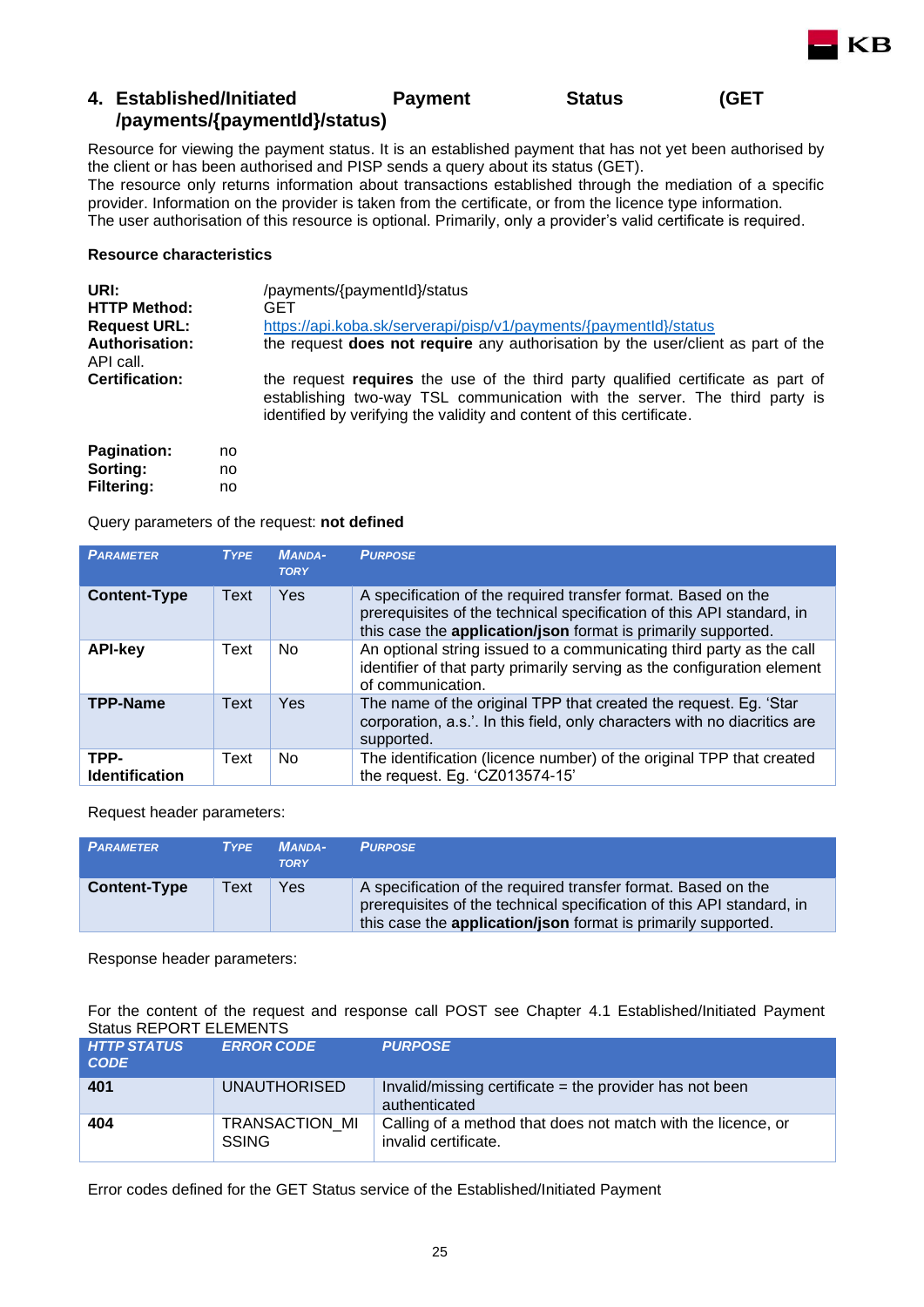<span id="page-25-0"></span>

| <b>LEVEL</b> | <b>MESSAGE ELEMENT</b> | <b>RENCE</b> | OCCUR- PAYMENT<br><b>TYPE</b> | <b>FORMAT TYPE</b> | <b>PRESENTATION</b>           |
|--------------|------------------------|--------------|-------------------------------|--------------------|-------------------------------|
| $\ddot{}$    | instructionStatus      | [11]         | <b>PISP ALL</b>               | StatusCode         | Established payment<br>status |

| Payment status codes - StatusCode |                    |                                                                                                                                                                                                                                                                                                                                                                        |
|-----------------------------------|--------------------|------------------------------------------------------------------------------------------------------------------------------------------------------------------------------------------------------------------------------------------------------------------------------------------------------------------------------------------------------------------------|
| <b>HTTP STATUS</b><br><b>CODE</b> | <b>STATUS CODE</b> | <b>PURPOSE</b>                                                                                                                                                                                                                                                                                                                                                         |
| 200                               | <b>ACTC</b>        | [AcceptedTechnicalValidation] – The authentication and<br>syntactical and semantical validation are successful.                                                                                                                                                                                                                                                        |
| 200                               | <b>RJCT</b>        | [Rejected] - Payment initiation or individual transaction included<br>in the payment initiation has been rejected.<br>In the case of RJCT, we return the reason for non-payment<br>along with the status code.                                                                                                                                                         |
| 200                               | <b>ACSP</b>        | [AcceptedSettlementInProcess] - All preceding checks such as<br>technical validation and customer profile were successful and<br>therefore the payment initiation has been accepted for<br>execution.                                                                                                                                                                  |
| 200                               | <b>ACSC</b>        | [AcceptedSettlementCompleted] - Settlement on the debotor's<br>account has been completed.<br>Usage: this can be used by the first agent to report to the debtor<br>that the transaction has been.<br>completed. Warning: this status is provided for transaction status<br>reasons, not for financial.<br>information. It can only be used after bilateral agreement. |
| 200                               | <b>ACWC</b>        | [AcceptedWithChange] - An instruction is accepted but a<br>change will be made, such as date or remittance not sent.                                                                                                                                                                                                                                                   |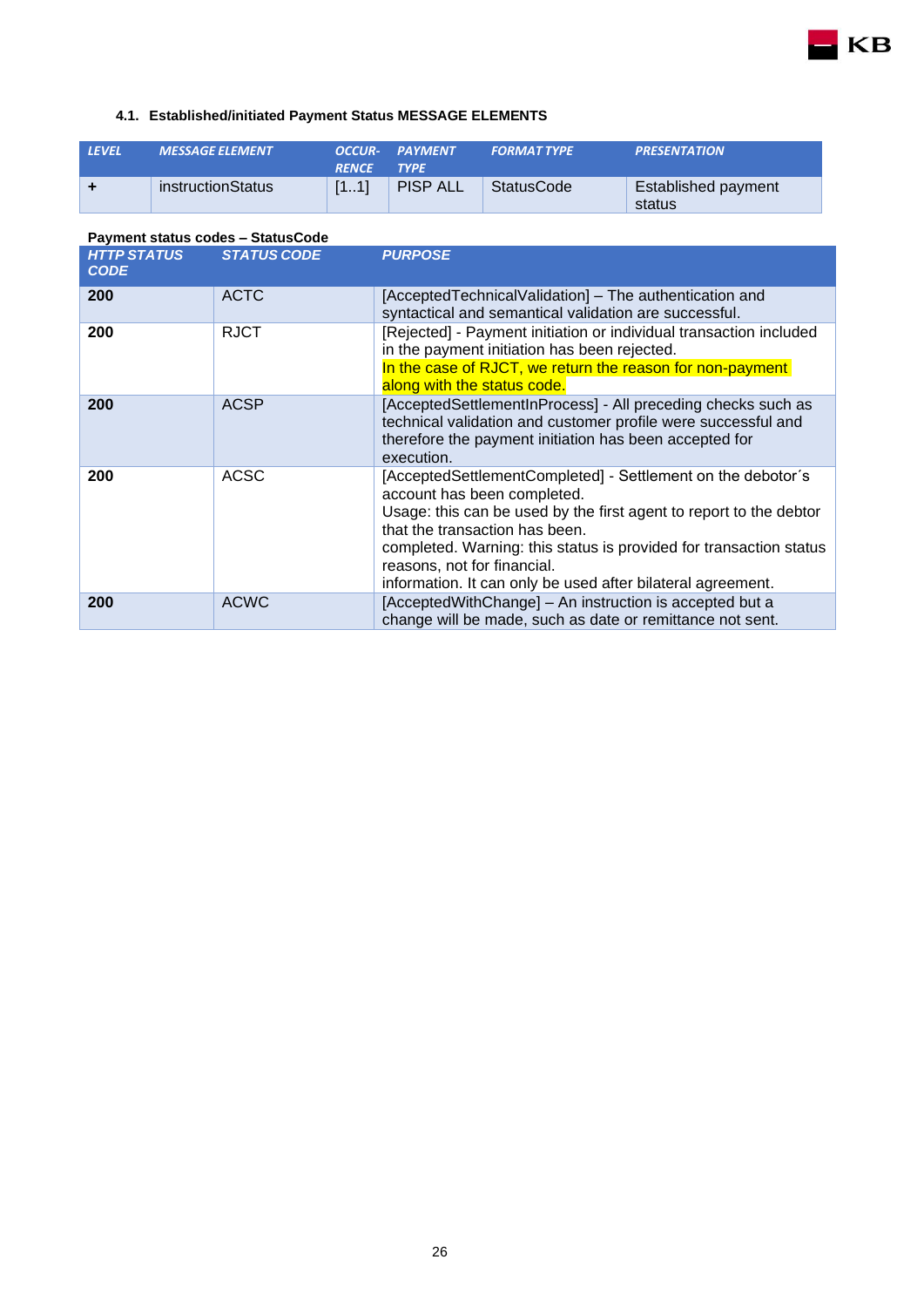### <span id="page-26-0"></span>**5. Payment Authorisation Initiation – bank-specific (POST /my/payments/{paymentId}/sign/{signId})**

This resource serves for **starting a specific authorisation method** from a selected scenario.

The input is a JSON object containing the required authorisation method type - **CODE** and all elements specific for this step.

KB

The output of this resource is an overview of values necessary for completing the authorisation.

**E.g., the response to the CODE corresponding to the federated authorisation will be URL and parameters for the redirection to the federated authorisation page.**

Further, e.g. the response to the CODE corresponding to the authorisation through the OTP code sent via SMS will only be a confirmation of the code sending. The sending itself is initiated by the bank.

**The payment authorisation request should be sent within 5 minutes from the moment the payment initiation has been sent by a third party.**

#### **Resource characteristics**

| URI:                  | /payments/{paymentId}/sign/{signId}                                                                                                                                                                                                     |
|-----------------------|-----------------------------------------------------------------------------------------------------------------------------------------------------------------------------------------------------------------------------------------|
| <b>HTTP Method:</b>   | <b>POST</b>                                                                                                                                                                                                                             |
| <b>Request URL:</b>   | https://api.koba.sk/serverapi/pisp/v1/payments/{paymentId}/sign/{signId}                                                                                                                                                                |
| <b>Authorisation:</b> | the request requires an authorisation by the user/client as part of the API call.                                                                                                                                                       |
| <b>Certification:</b> | the request requires the use of the third party qualified certificate as part of<br>establishing two-way TSL communication with the server. The third party is<br>identified by verifying the validity and content of this certificate. |

| <b>Pagination:</b> | no |
|--------------------|----|
| Sorting:           | no |
| <b>Filtering:</b>  | no |

Query parameters of the request: **not defined**

Request header parameters:

| <b>PARAMETER</b>              | <b>TYPE</b> | <b>MANDA-</b><br><b>TORY</b> | <b>PURPOSE</b>                                                                                                                                                                                          |
|-------------------------------|-------------|------------------------------|---------------------------------------------------------------------------------------------------------------------------------------------------------------------------------------------------------|
| <b>Content-Type</b>           | Text        | <b>Yes</b>                   | A specification of the required transfer format. Based on the<br>prerequisites of the technical specification of this API standard, in<br>this case the application/json format is primarily supported. |
| <b>API-key</b>                | Text        | No.                          | An optional string issued to a communicating third party as the call<br>identifier of that party primarily serving as the configuration element<br>of communication.                                    |
| <b>Authorisation</b>          | Text        | <b>Yes</b>                   | A parameter used for forwarding the authenticated user's access<br>token along with its type.                                                                                                           |
| <b>TPP-Name</b>               | Text        | Yes                          | The name of the original TPP that created the request. Eg. 'Star<br>corporation, a.s.'. In this field, only characters with no diacritics are<br>supported.                                             |
| TPP-<br><b>Identification</b> | Text        | <b>No</b>                    | The identification (licence number) of the original TPP that created<br>the request. Eg. 'CZ013574-15'                                                                                                  |

#### Response header parameters:

| <b>PARAMETER</b>    | <b>TYPE</b> | <b>MANDA-</b><br><b>TORY</b> | <b>PURPOSE</b>                                                                                                                                                                                                 |
|---------------------|-------------|------------------------------|----------------------------------------------------------------------------------------------------------------------------------------------------------------------------------------------------------------|
| <b>Content-Type</b> | Text        | Yes                          | A specification of the required transfer format. Based on the<br>prerequisites of the technical specification of this API standard, in<br>this case the <b>application/json</b> format is primarily supported. |

For the content of the request and response call POST see Chapter [5.1](#page-27-0) Payment Authorisation initiation – Bank-Specific, Step II, REPORT ELEMENTS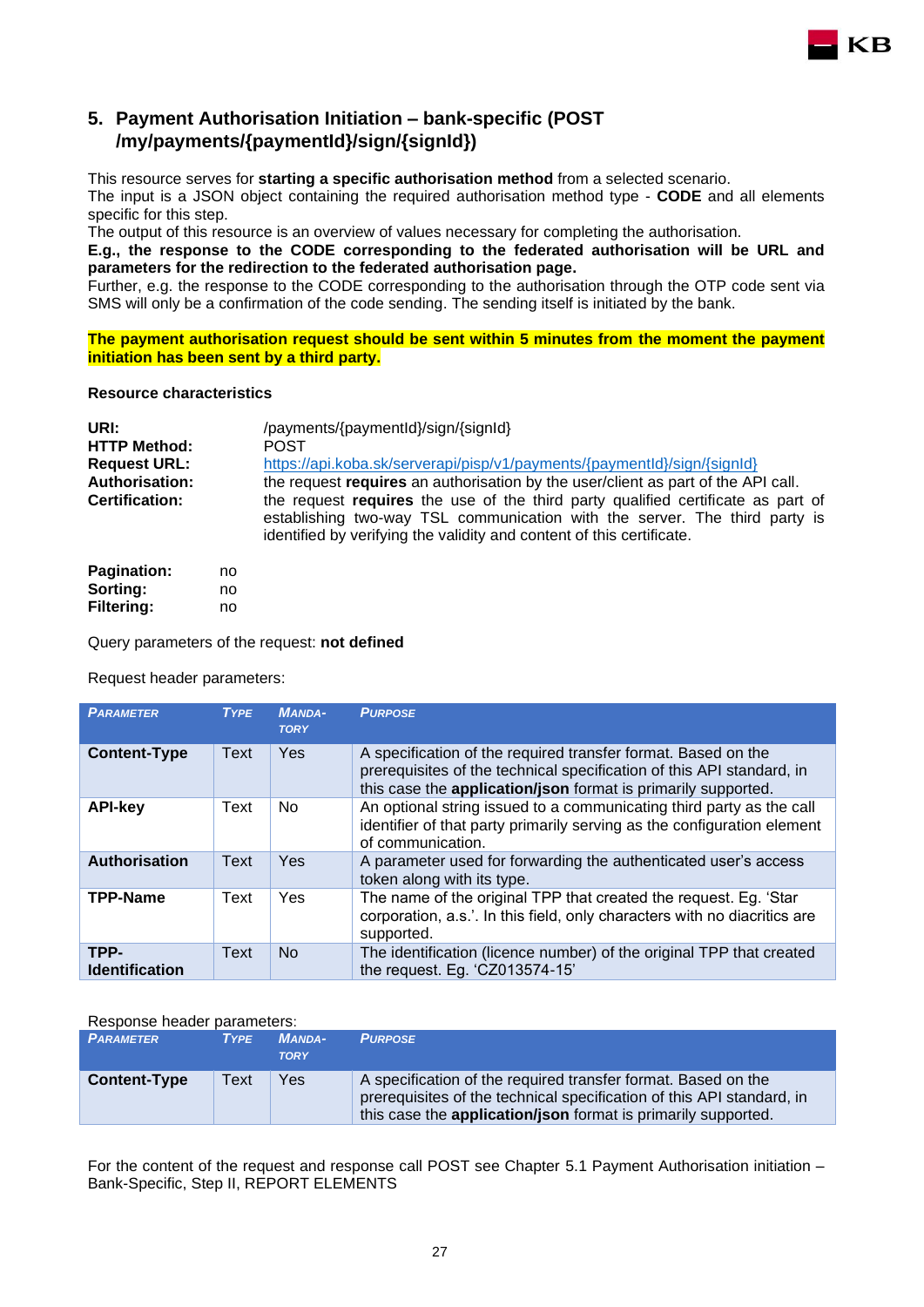

| 401 | <b>UNAUTHORISED</b>            | Invalid/missing access token $=$ the user has not been<br>authenticated    |
|-----|--------------------------------|----------------------------------------------------------------------------|
| 403 | <b>FORBIDDEN</b>               | Invalid/missing certificate $=$ the provider has not been<br>authenticated |
| 404 | ID NOT FOUND                   | The required id does not exist                                             |
| 400 | AUTH_LIMIT_EXCE<br><b>EDED</b> | This resource cannot be authorised in this manner                          |

#### <span id="page-27-0"></span>**5.1. Payment Authorisation initiation message elements**

#### **Parameters of the request:**

| <b>LEVEL</b> | <b>MESSAGE ELEMENT</b> | <b>OCCURRENCE</b> | <b>PAYMENT</b><br><b>TYPE</b> | <b>FORMAT TYPE</b> | <b>PRESENTATION</b>                                                                                                                                                                                                                                                                                                |
|--------------|------------------------|-------------------|-------------------------------|--------------------|--------------------------------------------------------------------------------------------------------------------------------------------------------------------------------------------------------------------------------------------------------------------------------------------------------------------|
| ٠            | authorisationType      | [11]              | <b>PISP</b><br><b>ALL</b>     | Text               | The code of the required<br>authorisation (from<br>authorisation scenarios)                                                                                                                                                                                                                                        |
|              | backURL                | [11]              | <b>PISP</b><br><b>ALL</b>     | Text               | The URL link for the<br>return of a response<br>concerning the executed<br>authorisation.<br>If the due date (required<br>date of payment)<br>⊟is<br><b>changed</b> during<br>the<br>authorisation, such<br>— a<br>change will be sent to the<br>provided backURL as a<br>changelnfo parameter with<br>a new date. |

#### **Parameters of the response:**

|              | . a. ao.o.o o. o .oopooo. |                   |                               |                              |                                                                                                                                                                                                                                     |
|--------------|---------------------------|-------------------|-------------------------------|------------------------------|-------------------------------------------------------------------------------------------------------------------------------------------------------------------------------------------------------------------------------------|
| <b>LEVEL</b> | <b>MESSAGE ELEMENT</b>    | <b>OCCURRENCE</b> | <b>PAYMENT</b><br><b>TYPE</b> | <b>FORMAT</b><br><b>TYPE</b> | <b>PRESENTATION</b>                                                                                                                                                                                                                 |
| ٠            | authorisationType         | [11]              | <b>PISP ALL</b>               | $\pm$                        | The code of the required authorisation (from<br>authorisation scenarios)                                                                                                                                                            |
| ٠            | href                      | [01]              | <b>PISP ALL</b>               | $\pm$                        | The reference for calling the federated<br>authorisation                                                                                                                                                                            |
| $++$         | url                       | [11]              | <b>PISP ALL</b>               | <b>Text</b>                  | The URL link or package federated<br>authorisation                                                                                                                                                                                  |
| $++$         | id                        | [01]              | <b>PISP ALL</b>               | Text                         | The potential id for calling the federated<br>authorisation                                                                                                                                                                         |
| ÷            | method                    | [01]              | <b>PISP ALL</b>               | <b>Text</b>                  | The method of the use of the href link for the<br>federated authorisation.                                                                                                                                                          |
| ٠            | formData                  | [01]              | <b>PISP ALL</b>               | $\pm$                        | An optional element. In the case of the POST<br>method of the federated authorisation<br>(authorisationType=USERAGENT_REDIRECT),<br>the element contains the data for sending in the<br>redirection to the federated authorisation. |
| $++$         | <b>SAMLRequest</b>        | [01]              | <b>PISP ALL</b>               | <b>Text</b>                  | An optional parameter. In the case of the POST<br>method of the federated authorisation<br>(authorisationType=USERAGENT_REDIRECT),<br>the element contains the SAML request data.                                                   |
| $++$         | relayState                | [01]              | <b>PISP ALL</b>               | Text                         | An optional parameter. In the case of the POST<br>method of the federated authorisation<br>(authorisationType=USERAGENT_REDIRECT),<br>the element contains the relayState for the                                                   |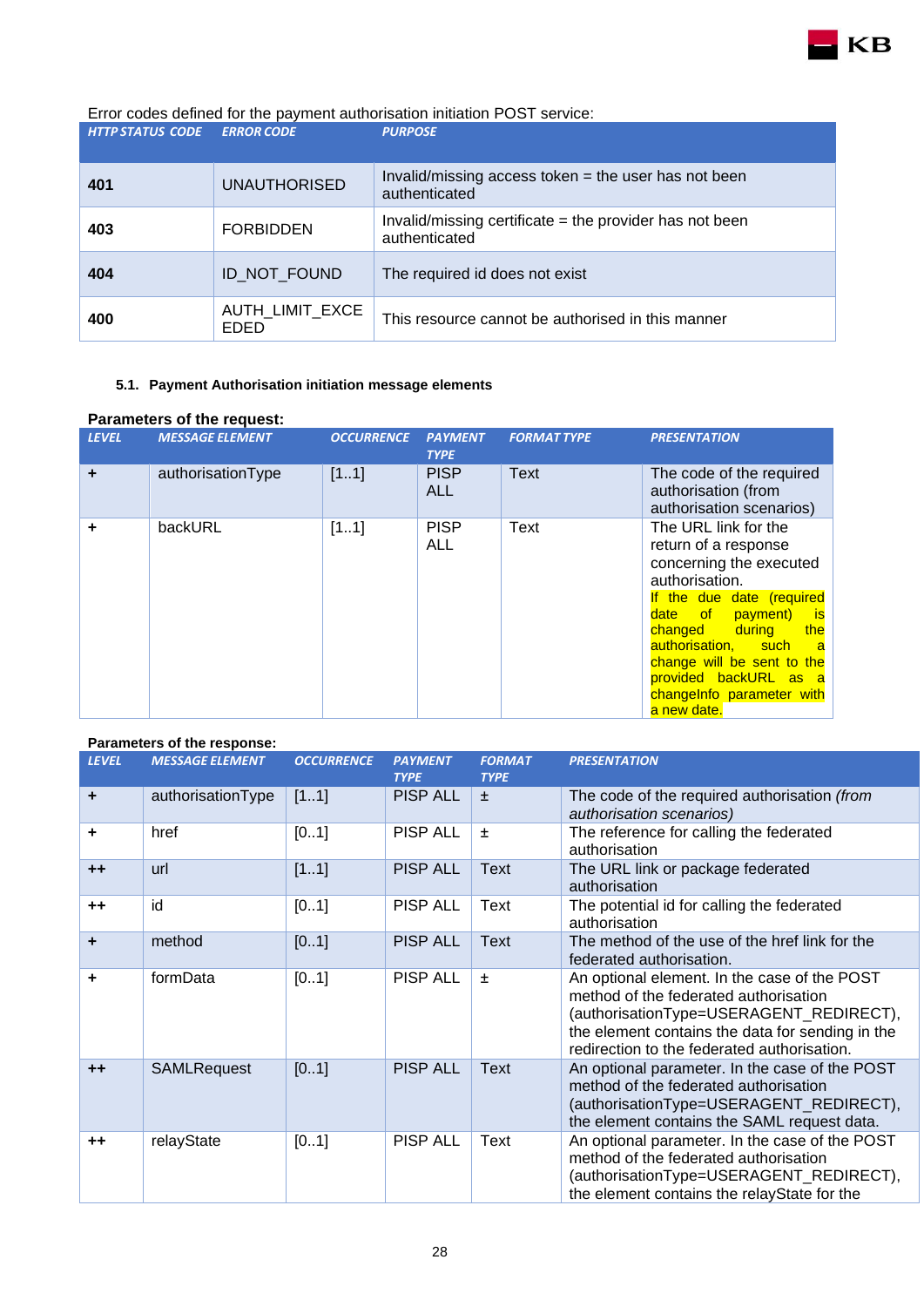

|      |          |      |                   |             | return value.                                                                   |
|------|----------|------|-------------------|-------------|---------------------------------------------------------------------------------|
|      | signInfo | [11] | PISP ALL $\pm$    |             | Information about the instruction authorisation.                                |
| $++$ | state    | [11] | PISP ALL          | Text        | A status of the transaction authorisation in a<br>format supported by the bank. |
| $++$ | signId   | [11] | <b>PISP ALL</b> 1 | <b>Text</b> | A unique identifier of the current transaction<br>authorisation.                |

### <span id="page-28-0"></span>**6. Info on entered/initiated payment (GET /my/payments/{paymentId})**

A resource to display the information on the entered payment. It is payment which is received for authorisation, but has not been authorised by the client yet. The resource only works with transactions entered **through a specific provider**.

The resource to find out the transaction detail. Information on the provider is taken from the certificate or information on licence.

#### **Resource characteristics**

| URI:                  | /my/payments/{paymentId}                                                     |
|-----------------------|------------------------------------------------------------------------------|
| <b>HTTP Method:</b>   | GET                                                                          |
| <b>Request URL:</b>   | https://api.koba.sk/serverapi/pisp/v1/payments/{paymentld}                   |
| <b>Authorization:</b> | request requires the authorization of user/client as part of the API calling |
| Use certificate:      | request requires the use of the third-party qualified certificate            |
| Paging:               | no                                                                           |
| Sorting:              | no                                                                           |

**Filtering: no**

Query parameters of the request: **not defined**

| <b>PARAMETER</b>          | <b>TYPE</b> | <b>MANDATORY</b> | <b>PURPOSE</b>                                                                                                                                                                           |
|---------------------------|-------------|------------------|------------------------------------------------------------------------------------------------------------------------------------------------------------------------------------------|
| <b>Content-Type</b>       | <b>Text</b> | <b>Yes</b>       | Specification of required transfer format. From the<br>precondition of technical specification of this API<br>standard, in this case, application/json format is<br>primarily supported. |
| <b>API-key</b>            | Text        | No.              | An optional string issued to a communicating third<br>party as the call identifier of that party primarily<br>serving as a communication configuration element.                          |
| Authorization             | <b>Text</b> | <b>Yes</b>       | The parameter is used to pass an access token of<br>the authenticated user together with its type.                                                                                       |
| <b>TPP-Name</b>           | Text        | Yes              | The name of the original TPP that created the<br>request. Eg. 'Star corporation, a.s.'. In this field, only<br>characters with no diacritics are supported.                              |
| <b>TPP-Identification</b> | <b>Text</b> | <b>No</b>        | The identification (licence number) of the original<br>TPP that created the request. Eg. 'CZ013574-15                                                                                    |

#### Parameters of the request header:

Parameters of the response header:

| <b>PARAMETER</b> | <b>TYPE</b> | <b>MANDATORY</b> | <b>PURPOSE</b>                                                                                                                                                                           |
|------------------|-------------|------------------|------------------------------------------------------------------------------------------------------------------------------------------------------------------------------------------|
| Content-Type     | Text        | Yes              | Specification of required transfer format. From<br>the precondition of technical specification of<br>this API standard, in this case, application/json<br>format is primarily supported. |

The content of POST request and response for calling, please see Chapter 6.1. [MESSAGE ELEMENTS Info](#page-29-0)  [on entered/initiated payment](#page-29-0)

Error codes defined for the service GET 6. Info on entered/initiated payment: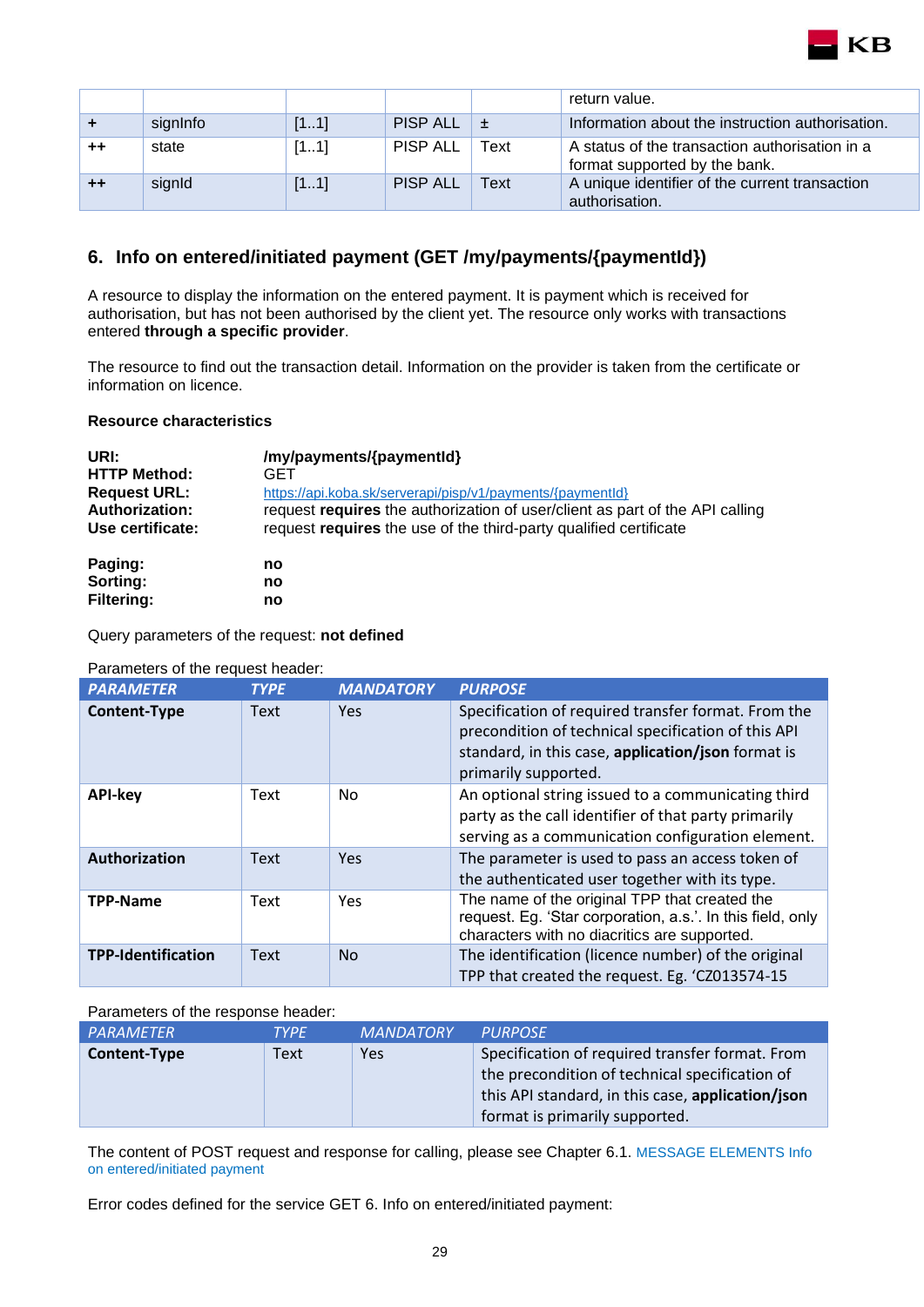

| <b>HTTP STATUS CODE</b> | <b>ERROR CODE</b>   | <b>PURPOSE</b>                                  |
|-------------------------|---------------------|-------------------------------------------------|
| 401                     | <b>UNAUTHORISED</b> | Invalid/missing certificate = provider not      |
|                         |                     | authorised                                      |
| 501                     | NOT IMPLEMENTED     | Method not implemented                          |
| 404                     | TRANSACTION MISSING | Calling of the method which does not correspond |
|                         |                     | to the licence, or invalid certificate.         |

#### **6.1. MESSAGE ELEMENTS Info on entered/initiated payment**

<span id="page-29-0"></span>The result of the message is an overview of entered or already initiated payment. Therefore, the list of elements corresponds to the elements from resource New payment, see 2.1. MESSAGE ELEMENTS New payment - payment initiation.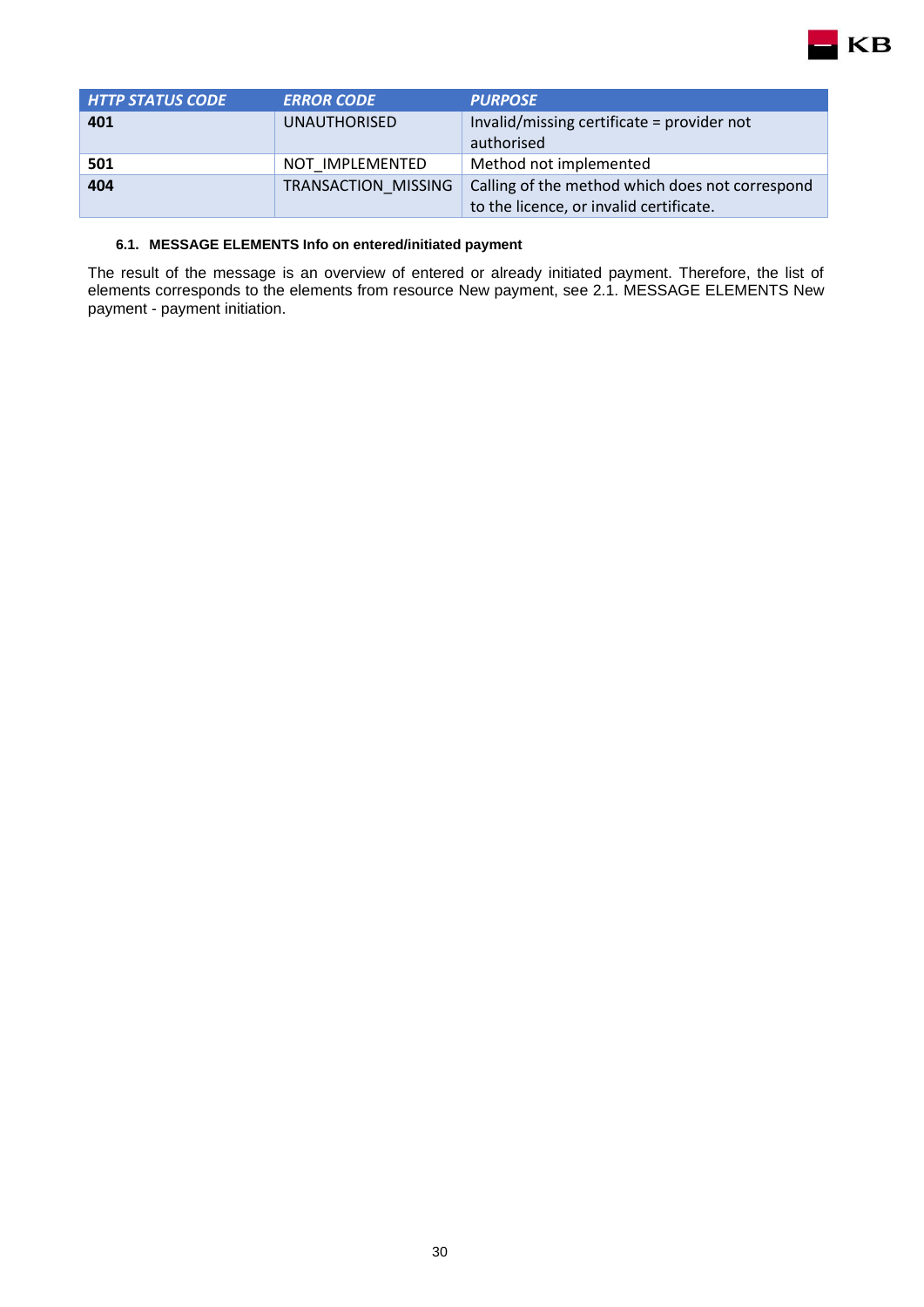

## <span id="page-30-0"></span>**7. Deleting the entered unauthorised payment (DELETE /my/payments/{paymentId})**

A resource for deleting the unauthorised payment. Deleting is not conditioned by the transaction authorisation as it is not a payment received by the bank.

#### **Resource characteristics**

| URI:                  | /my/payments/{paymentId}                                                     |
|-----------------------|------------------------------------------------------------------------------|
| <b>HTTP Method:</b>   | <b>DELETE</b>                                                                |
| <b>Request URL:</b>   | https://api.koba.sk/serverapi/pisp/v1/payments/{paymentld}                   |
| <b>Authorization:</b> | request requires the authorization of user/client as part of the API calling |
| Use certificate:      | request requires the use of the third-party qualified certificate            |
| Paging:               | no                                                                           |
| Sorting:              | no                                                                           |
| <b>Filtering:</b>     | no                                                                           |

Query parameters of the request: **not defined** 

Parameters of the request header:

| <b>PARAMETER</b>          | <b>TYPE</b> | <b>MANDATORY</b> | <b>PURPOSE</b>                                                                                                                                                                           |
|---------------------------|-------------|------------------|------------------------------------------------------------------------------------------------------------------------------------------------------------------------------------------|
| <b>Content-Type</b>       | <b>Text</b> | Yes.             | Specification of required transfer format. From the<br>precondition of technical specification of this API<br>standard, in this case, application/json format is<br>primarily supported. |
| <b>API-key</b>            | Text        | No.              | An optional string issued to a communicating third<br>party as the call identifier of that party primarily<br>serving as a communication configuration element.                          |
| Authorization             | <b>Text</b> | <b>Yes</b>       | The parameter is used to pass an access token of the<br>authenticated user together with its type.                                                                                       |
| <b>TPP-Name</b>           | Text        | No.              | The name of the original TPP that created the<br>request. Eg. 'Star corporation, a.s.'                                                                                                   |
| <b>TPP-Identification</b> | <b>Text</b> | N <sub>o</sub>   | The identification (licence number) of the original<br>TPP that created the request. Eg. 'CZ013574-15'                                                                                   |

Parameters of the response header:

| <b>PARAMETER</b> | <b>TYPF</b> | <b>MABDATORY</b> | <b>PURPOSE</b>                                                                                                                                                                           |
|------------------|-------------|------------------|------------------------------------------------------------------------------------------------------------------------------------------------------------------------------------------|
| Content-Type     | Text        | <b>Yes</b>       | Specification of required transfer format. From the<br>precondition of technical specification of this API<br>standard, in this case, application/json format is<br>primarily supported. |

Error codes defined for the service DELETE the entered unauthorised payment:

| <b>HTTP STATUS CODE</b> | <b>ERROR CODE</b>   | <b>PURPOSE</b>                                                                             |
|-------------------------|---------------------|--------------------------------------------------------------------------------------------|
| 401                     | <b>UNAUTHORISED</b> | Invalid/missing access token = user is not<br>authenticated                                |
| 403                     | <b>FORBIDDEN</b>    | Invalid/missing certificate = provider is not<br>authenticated                             |
| 501                     | NOT IMPLEMENTED     | Method not implemented                                                                     |
| 404                     | TRANSACTION MISSING | Calling of the method which does not correspond to<br>the licence, or invalid certificate. |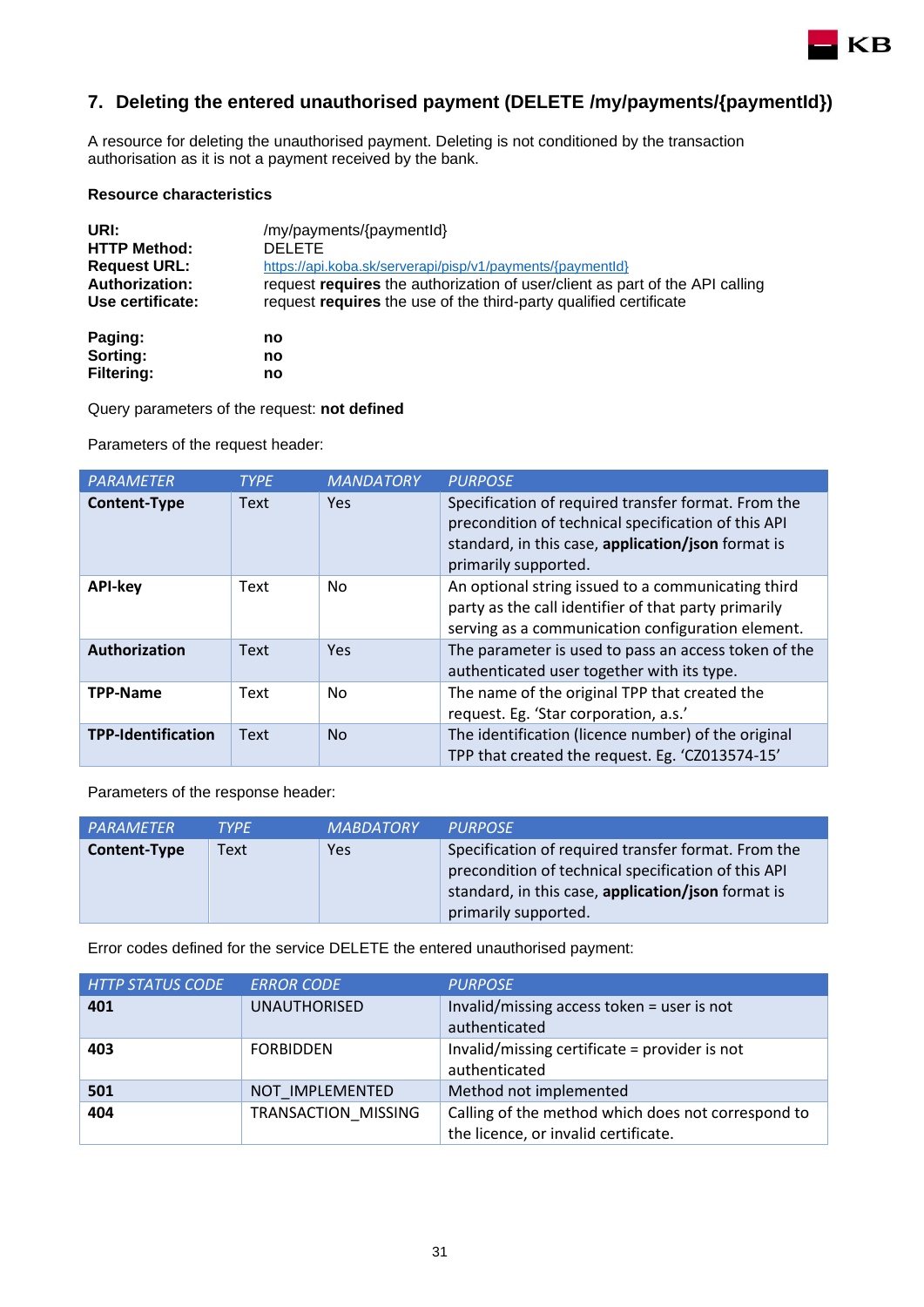## <span id="page-31-0"></span>**8. Query for Balance Check (POST /my/payments/balanceCheck)**

This is the resource for sending a request for balance check in a particular payer's payment account. This resource is authorized. Access to information must be granted by the client outside the interaction of this API before the resource is used.

**KB** 

#### **Resource characteristics**

| URI:                  | /my/payments/balanceCheck                                                |
|-----------------------|--------------------------------------------------------------------------|
| <b>HTTP Method:</b>   | <b>POST</b>                                                              |
| <b>Request URL:</b>   | https://api.koba.sk/serverapi/pisp/v1/payments/balanceCheck              |
| <b>Authorization:</b> | request requires the authorization of user/client as part of API calling |
| Use certificate:      | request requires the use of the qualified third-party certificate        |
| Paging:               | no                                                                       |
| Sorting:              | no                                                                       |
| <b>Filtering:</b>     | no                                                                       |

Query parameters of the request: **not defined** 

Parameters of the request header:

| <b>PARAMETER</b>          | <b>TYPE</b> | <b>MANDATORY</b> | <b>PURPOSE</b>                                                                                                                                                                           |
|---------------------------|-------------|------------------|------------------------------------------------------------------------------------------------------------------------------------------------------------------------------------------|
| <b>Content-Type</b>       | <b>Text</b> | <b>Yes</b>       | Specification of required transfer format. From the<br>precondition of technical specification of this API<br>standard, in this case, application/json format is<br>primarily supported. |
| <b>API-key</b>            | Text        | No.              | An optional string issued to a communicating third<br>party as the call identifier of that party primarily<br>serving as a communication configuration element.                          |
| Authorization             | <b>Text</b> | Yes              | The parameter is used to pass an access token of the<br>authenticated user together with its type                                                                                        |
| <b>TPP-Name</b>           | Text        | <b>Yes</b>       | The name of the original TPP that created the<br>request. Eg. 'Star corporation, a.s.'. In this field, only<br>characters with no diacritics are supported.                              |
| <b>TPP-Identification</b> | <b>Text</b> | <b>No</b>        | The identification (licence number) of the original<br>TPP that created the request. Eg. 'CZ013574-15'                                                                                   |

Parameters of the response header:

| PARAMETER    | <b>TYPE</b> | <b>MANDATORY</b> | <b>PURPOSE</b>                                                                                                                                                                           |
|--------------|-------------|------------------|------------------------------------------------------------------------------------------------------------------------------------------------------------------------------------------|
| Content-Type | Text        | <b>Yes</b>       | Specification of required transfer format. From the<br>precondition of technical specification of this API<br>standard, in this case, application/json format is<br>primarily supported. |

The content of POST request and response for calling, please see Chapter 8.1. MESSAGE ELEMENTS [Query for Balance Check](#page-32-0).

Error codes defined for the POST service Query for balance check

| <b>HTTP STATUS CODE</b> | <b>ERROR CODE</b>   | <b>PURPOSE</b>                                                                             |
|-------------------------|---------------------|--------------------------------------------------------------------------------------------|
| 401                     | <b>UNAUTHORISED</b> | Missing certificate.                                                                       |
| 403                     | <b>FORBIDDEN</b>    | Calling of the method which does not correspond to the<br>licence, or invalid certificate. |
| 400                     | FIELD MISSING       | Missing mandatory field in the request.                                                    |
| 400                     | FIELD INVALID       | FIELD value is not valid.                                                                  |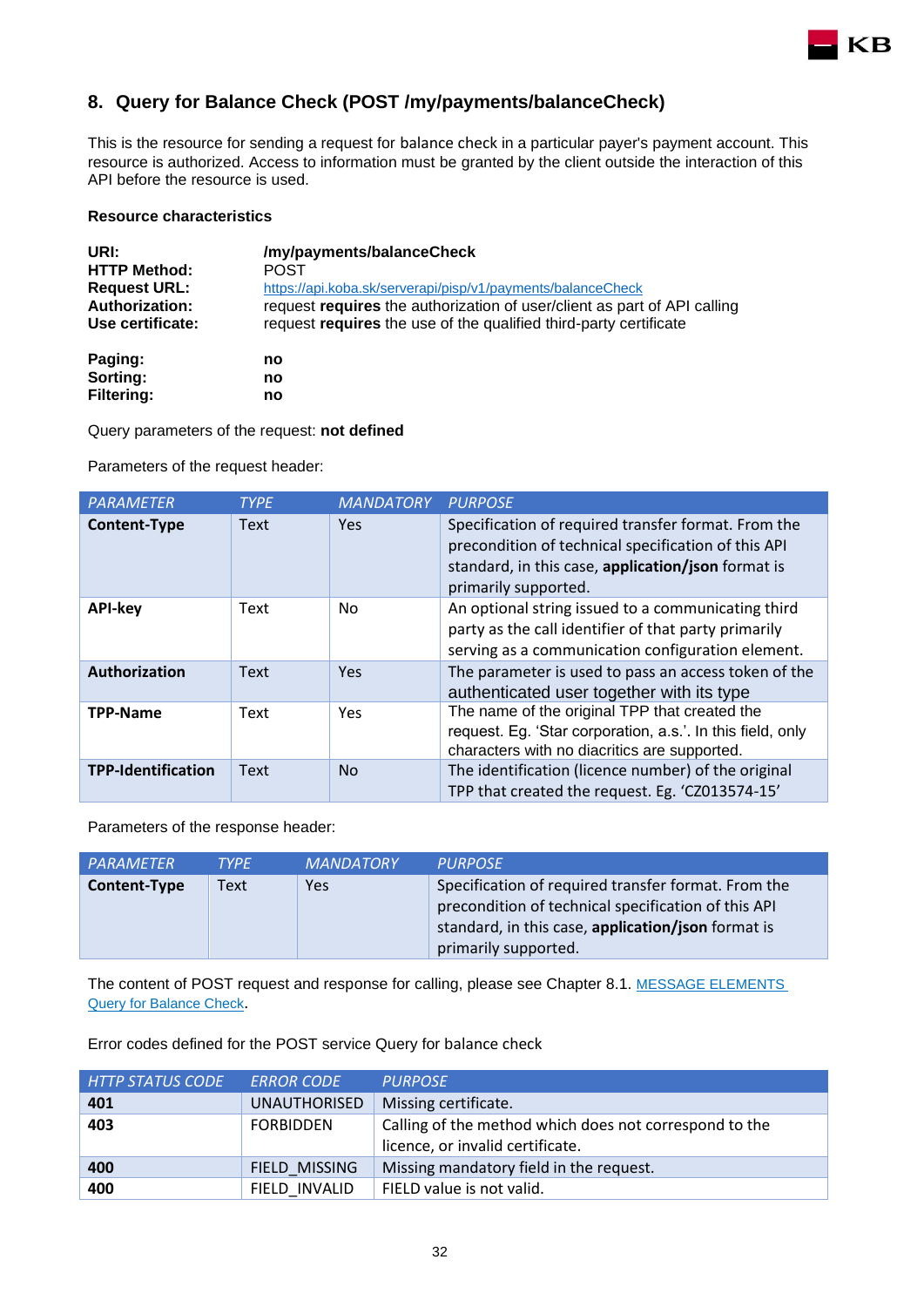| 400      | AC <sub>02</sub> | [InvalidDebtorAccountNumber] - invalid account identifier in<br>the request content.                                                                                   |
|----------|------------------|------------------------------------------------------------------------------------------------------------------------------------------------------------------------|
| 400      | AC09             | [InvalidAccountCurrency] - invalid currency of the required<br>account.                                                                                                |
| 400      | AC12             | [InvalidAccountType] - account type does not match allowed<br>account types (e.g., a non-paying account).                                                              |
| 403      | AG01             | [TransactionForbidden] - absent consent to access to balance<br>check at the account.                                                                                  |
| 400      | AM11             | [InvalidTransactionCurrency] – the request contains a currency<br>not trade/not supported.                                                                             |
| 400      | AM12             | [InvalidAmount] – wrong amount. For instance, too low or<br>high amount or wrong number format according to the<br>number of decimal places according to the ISO 4217. |
| 400      | <b>FF01</b>      | [Invalid File Format] - invalid JSON forma tor other technical<br>problem with the query processing.                                                                   |
| 400, 50x | <b>NARR</b>      | Narrative $-$ a general reason for rejecting the payment, with<br>an addition of error-related information.                                                            |
| 400      | <b>RF01</b>      | [NotUniqueTransactionReference] - not unique request<br>identifier.                                                                                                    |
| 400      | <b>RR10</b>      | [InvalidCharacterSet] - invalid character set in the request.                                                                                                          |

## <span id="page-32-0"></span>**8.1. MESSAGE ELEMENTS Query for Balance Check**

| <b>LEVEL</b> | <b>MESSAGE ELEMENT</b> | <b>OCCURRENCE</b> | <b>FORMAT TYPE</b> | <b>PRESENTATION</b>     |
|--------------|------------------------|-------------------|--------------------|-------------------------|
| $\ddot{}$    | exchangeIdentification | [11]              | Max18Text          | Clear query             |
|              |                        |                   |                    | identification          |
| $\ddot{}$    | card                   | [01]              | $\pm$              | <b>Transaction card</b> |
| $++$         | cardholderName         | [01]              | Max45Text          | Card holder name        |
| $++$         | maskedPan              | [11]              | Max30Text          | Masked card             |
|              |                        |                   |                    | number                  |
| $+$          | debtorAccount          | [11]              | $\pm$              | Payer account           |
| $++$         | identification         | [11]              | $\pm$              | Payer account           |
|              |                        |                   |                    | identification          |
| $^{+++}$     | iban                   | [11]              | IBAN2007Identifier | <b>IBAN</b>             |
| $++$         | currency               | [01]              | CurrencyCode, ISO  | Payer account           |
|              |                        |                   | 4217               | currency                |
| $\ddot{}$    | authenticationMethod   | [01]              | CodeSet            | Client verification     |
|              |                        |                   |                    | method                  |
| $\ddot{}$    | merchant               | [01]              | $\pm$              | Merchant                |
|              |                        |                   |                    | executing the           |
|              |                        |                   |                    | transaction             |
| $++$         | identification         | [11]              | Max35Text          | Merchant                |
|              |                        |                   |                    | identification          |
| $++$         | type                   | [01]              | Code               | Merchant type           |
| $++$         | shortName              | [11]              | Max35Text          | Merchant name           |
| $++$         | commonName             | [11]              | Max70Text          | Merchant name           |
|              |                        |                   |                    | as stated in the        |
|              |                        |                   |                    | payment receipt         |
| $++$         | address                | [01]              | Max140Text         | Merchant address        |
| $++$         | countryCode            | [01]              | CountryCode, ISO   | Merchant country        |
|              |                        |                   | 3166 (2            |                         |
|              |                        |                   | alphanumeric       |                         |
|              |                        |                   | characters code    |                         |